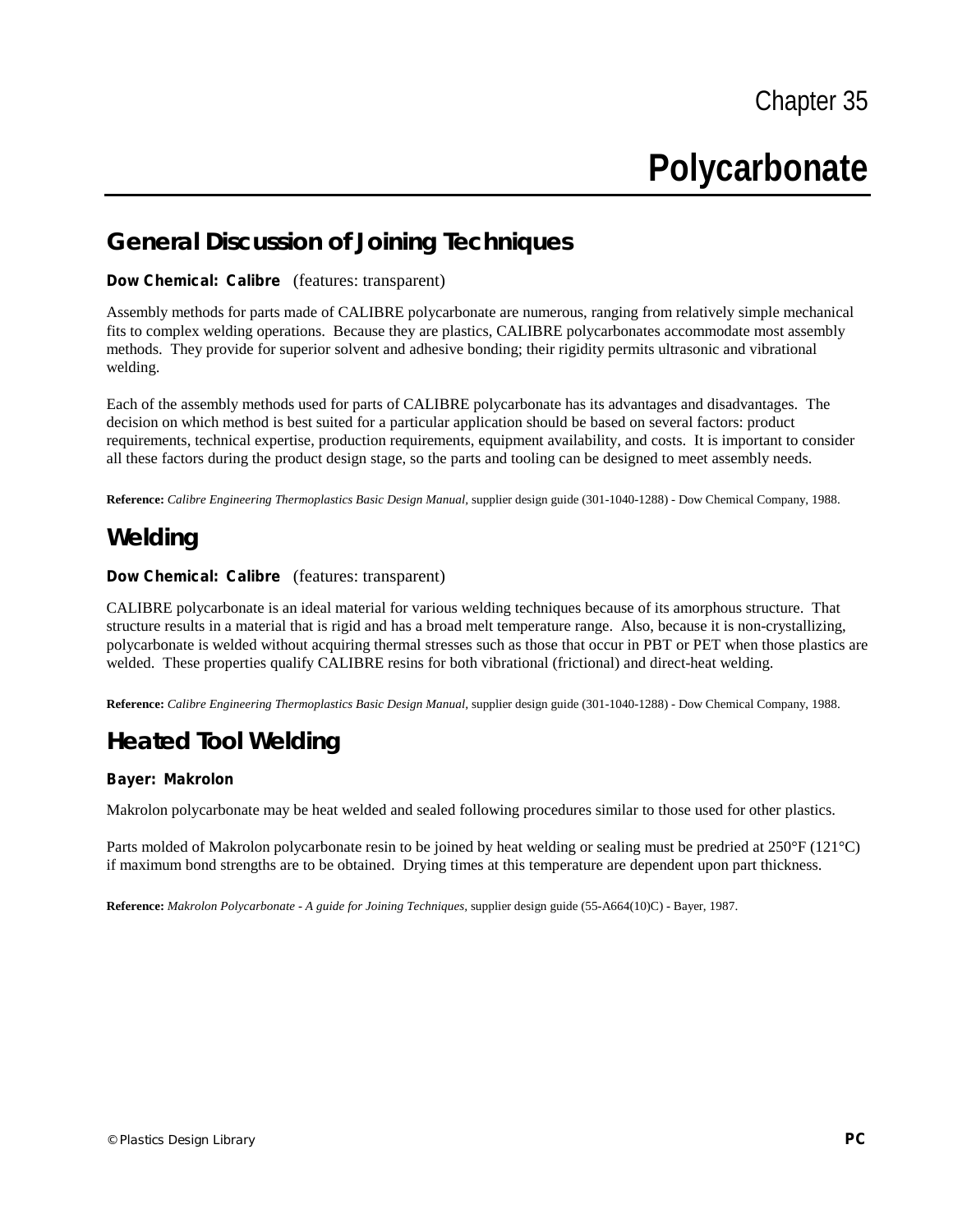### **Dow Chemical: Calibre** (features: transparent)

CALIBRE polycarbonate is suitable for hot tool welding.

**Reference:** *Calibre Engineering Thermoplastics Basic Design Manual,* supplier design guide (301-1040-1288) - Dow Chemical Company, 1988.

#### **GE Plastics: Lexan 9030**

In this study, it was shown that high strengths can be attained in hot tool welds of both undried and dried specimens of polycarbonate. However, the hot tool temperature window for attaining high weld strengths is very wide for dried specimens (250 - 400°C) but quite narrow for the undried specimens (230 - 250°C). The thickness of the part does have a small effect - with increasing part thickness, the optimum temperature process window appears to shift to higher temperatures. A higher seal penetration appears to result in a higher weld strength. An increase in the melt time appears to reduce the hot tool temperature required for obtaining high weld strengths.

**Reference:** Stokes, V.K., *Experiments on the Hot-Tool Welding of Polycarbonate,* ANTEC 1995, conference proceedings - Society of Plastics Engineers, 1995.

#### **GE Plastics: Lexan 9030** (product form: sheet)

High strengths can be attained in hot tool welds between very dissimilar materials. In hot tool welds of polycarbonate to the semicrystalline polyester PBT, weld strengths equal to that of PBT are obtainable. The use of different hot-tool temperatures is important for obtaining high strengths in welds between dissimilar materials. The hot-tool temperatures varied from 232-316°C (450-600°F) for polycarbonate and from 246-316°C (475-600°F) for PBT. In addition to the hot tool temperatures, the weld strength also depends on the melt time. The highest weld strengths were attained at the longer melt time of 20 seconds. The very high weld strengths obtained for hot tool welding are consistent with those obtained in vibration welds of these two materials.

**Reference:** Stokes, V.K., *Experiments on the Hot Tool Welding of Dissimilar Thermoplastics,* ANTEC 1993, conference proceedings - Society of Plastics Engineers, 1993.

#### **GE Plastics: Lexan 9030** (product form: sheet)

High strengths can be attained in hot tool welds between very dissimilar materials. Although the two imiscible, amorphous polymers polycarbonate and polyetherimide have glass transition temperatures of 150°C and 215°C, respectively, weld strengths comparable to the strength of polycarbonate can be attained. The use of different hot-tool temperatures is important for obtaining high strengths in welds between dissimilar materials. In addition to the hot-tool tempertures, the weld strength also depends on the melt time.

High relative strengths are obtained for hot-tool temperatures in the range of 302-329°C (575-625°F) for polycarbonate and  $371-427^{\circ}$ C (700-750 $^{\circ}$ F) for polyetherimide. Relative strengths (weld strength/ strength of polycarbonate) of 0.83 can be attained. This is lower than the 0.95 relative strength obtained in vibration welds. Relative strengths at a polyetherimide hot-tool temperature of 427°C (800°F) appear to vary erratically. This could be due to degradation of polyetherimide at this high temperature and deposits on the hot-tool surfaces affecting the cleanliness of the molten plastic layers.

**Reference:** Stokes, V.K., *Experiments on the Hot Tool Welding of Dissimilar Thermoplastics,* ANTEC 1993, conference proceedings - Society of Plastics Engineers, 1993.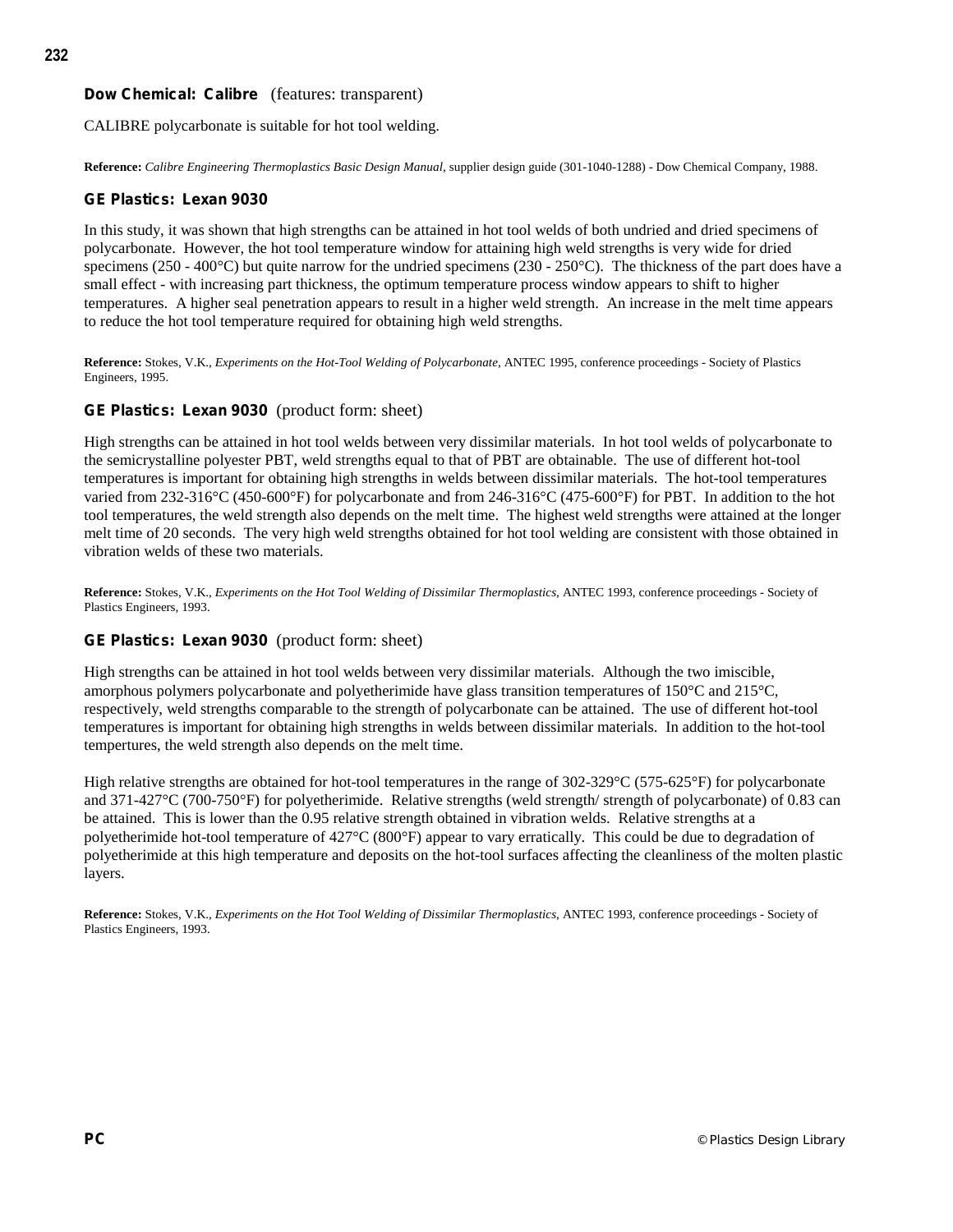# **Vibration Welding**

### **Bayer: Makrolon**

Vibration welding is a friction-welding technique which utilizes a vibration welding machine that operates at a frequency of either 120 or 240 Hz.

In this process, one part is fixed in a stationary head, and the other part is attached to a welding head that moves in the plane of the joint. Frictional heat is generated by pressing the surfaces of two parts made from Makrolon polycarbonate together at a pressure of 200-245 psi (1.4-1.7 MPa) and vibrating one against the other through a small displacement. When a molten state is reached at the joint interface, the vibrating action stops, parts are aligned, and a clamp pressure is briefly applied. Overall cycle times can be 4-15 seconds.

**Reference:** *Makrolon Polycarbonate - A guide for Joining Techniques,* supplier design guide (55-A664(10)C) - Bayer, 1987.

#### **Dow Chemical: Calibre** (features: transparent)

Parts made of CALIBRE polycarbonate can be bonded by vibrational welding.

**Reference:** *Calibre Engineering Thermoplastics Basic Design Manual,* supplier design guide (301-1040-1288) - Dow Chemical Company, 1988.

#### **GE Plastics: Lexan 9030** (features: 5.8 mm thick; product form: sheet)

Under the right conditions, the strengths of cross-thickness vibration welds of polycarbonate (PC) can equal the strength of PC. This is achieved for example, for 120-Hz welds at a weld pressure of 3.45 MPa (500 psi), amplitudes greater than 1.27 mm (0.05 in), and penetrations greater than 0.25 mm (0.01 in). For an amplitude of  $a = 0.95$  mm (0.0375 in), all other conditions remaining the same, it may also be possible to achieve very high weld strengths at higher penetrations, but more data are required to confirm this.

**Reference:** Stokes, V. K., *Cross-Thickness Vibration Welding of Thermoplastics,* ANTEC 1992, conference proceedings - Society of Plastics Engineers, 1992.

#### **GE Plastics: Lexan 9030** (product form: sheet)

In the vibration welding of polycarbonate, the overall cycle time will increase with increasing part thickness for fixed weld parameters (frequency, n; amplitude, a; pressure,  $p_0$ ), due to an increase in the times spanned by phases 2-4 of the welding process. The penetration at which steady state conditions are attained (and hence the threshold penetration) increases with specimen thickness but decreases with increasing weld pressure. Therefore cycle times can be reduced by increasing the weld pressure.

Low weld pressures not only result in increased cycle times, but can result in unacceptably high threshold penetrations. For example, while  $p_0 = 0.9$  MPa results in acceptable cycle times and threshold penetrations for part thicknesses below 5.8 mm, higher pressures are indicated for thicknesses equal to 12.3 mm. If penetration based controls are used for terminating the weld cycle, then the threshold penetration must be adjusted to account for both the pressure and part thickness.

**Reference:** Stokes, V.K., *Thickness Effects in the Vibration Welding of Polycarbonate,* ANTEC 1989, conference proceedings - Society of Plastics Engineers, 1989.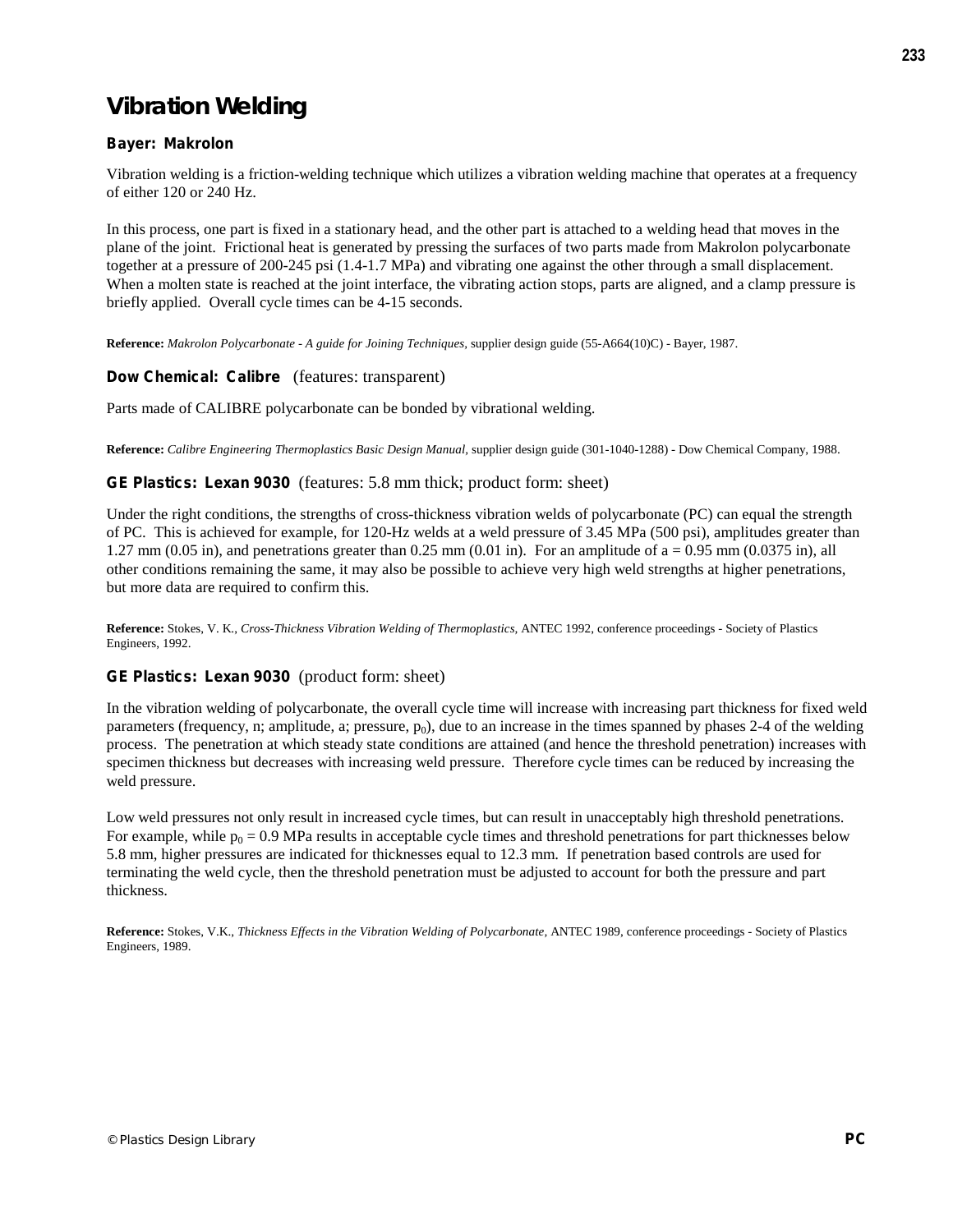**GE Plastics: Lexan 9030** (features: 5.8 mm thick; manufacturing method: extrusion; product form: sheet)

This study showed that under the right conditions, very high strengths and ductilities can be achieved in polycarbonate to polyetherimide vibration welded joints. These joints can attain the strength of PC, the weaker of the two materials.

However, the conditions of achieving high strengths are different from those for neat resins, and cannot be determined from penetration-time curves alone. In neat resins high strengths are achieved once the penetration rate reaches a steady state, so that penetration-time curves can be used for determining optimum welding conditions. On the other hand, because of differences in "melt" temperatures and viscosities, the apparent steady-state conditions indicated by penetration-time curves for PC to PEI welds are deceptive. The process is dominated by the high melting and flow rates of PC, which masks the still developing melt and flow conditions in PEI when an apparent steady state has been attained. As a result, weld strength continues to increase with penetration even when this penetration falls in the steady-state regime. Because of this, additional information is required for optimizing PC to PEI welds.

Scanning electron microscopy studies have demonstrated that the dominant mechanism for bond strength during the early stages of welding is the mechanical interlocking at the weld interface produced by shear mixing of the two molten polymers. Process conditions affect the thickness and structure of the zone over which this mixing and interlocking occurs.

The fracture surfaces of PC to PEI welds are interesting. The high-strength welds have deep ridges on both halves of the fracture interface. The depth of the ridges, and the strength appear to increase with the weld pressure. There is a major difference between low-frequency and high-frequency welds. AT 120 Hz, the ridges are perpendicular to the direction of the vibratory motion. Although nominally parallel, these ridges exhibit a "wavy" structure. On the other hand, at frequencies equal to 250 and 400 Hz, the ridges are parallel to the direction of motion. Also, the ridge structure is more parallel and better defined. These well-defined ridges, which appear in the high-frequency (low-amplitude) welds, are probably caused by flow instabilities.

**Reference:** Stokes, V.K, Hobbs, S.Y., *Strength and Bonding Mechanisms in Vibration-Welded Polycarbonate to Polyetherimide Joints,* ANTEC 1989, conference proceedings - Society of Plastics Engineers, 1989.

#### **GE Plastics: Lexan**

Dissimilar materials may be joined to Lexan resin by vibrational welding and a special dovetail/tongue-in-groove joint design (Figure). Using this method, a mechanical bond is formed by melting the material with the lower melt viscosity into the material with the higher melt viscosity.



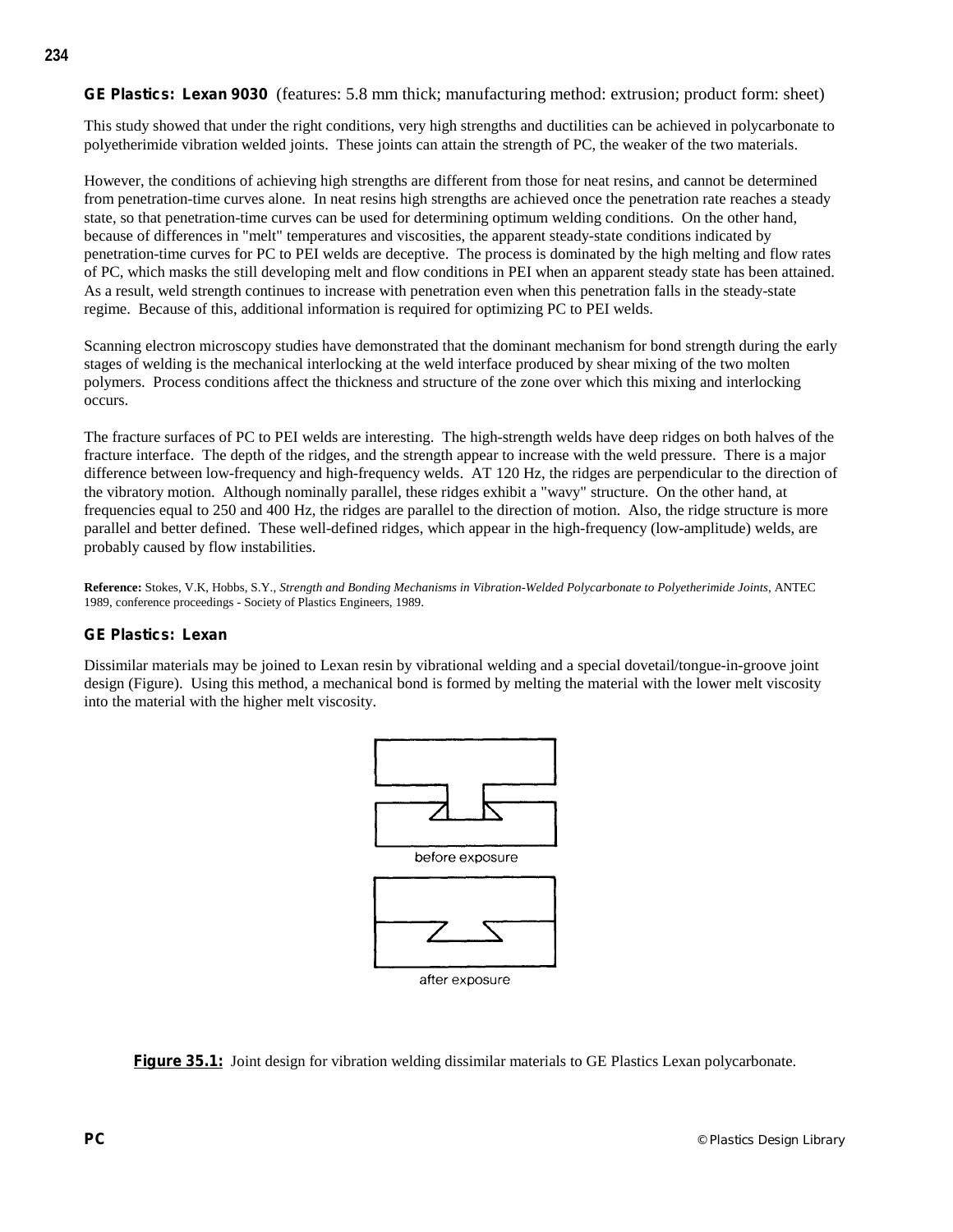#### **GE Plastics: Polycarbonate**

| Material Family                  | PC.        |                   |           |        |            |            |            |        |  |
|----------------------------------|------------|-------------------|-----------|--------|------------|------------|------------|--------|--|
| Tensile Strength <sup>2</sup> ,  | 68 (9.9)   |                   |           |        |            |            |            |        |  |
| MPa (ksi)                        |            |                   |           |        |            |            |            |        |  |
| Elongation @                     | 6          |                   |           |        |            |            |            |        |  |
| Break <sup>2</sup> , $%$         |            |                   |           |        |            |            |            |        |  |
| Specimen                         | 6.3        | 6.3               | 6.3       | 6.3    | 6.3        | 3.2        | 6.3        | 6.3    |  |
| Thickness, mm (in.)              | (0.25)     | (0.25)            | (0.25)    | (0.25) | (0.25)     | (0.125)    | (0.25)     | (0.25) |  |
| <b>Mating Material</b>           |            |                   |           |        |            |            |            |        |  |
| Material Family <sup>1</sup>     | <b>ABS</b> | M-PPO             | M-PPO/    | PC     | <b>PBT</b> | PC/        | PC/        | PEI    |  |
|                                  |            |                   | <b>PA</b> |        |            | <b>ABS</b> | <b>PBT</b> |        |  |
| Tensile Strength <sup>2</sup> ,  | 44         | 45.5              | 58        | 68     | 65         | 60         | 50         | 119    |  |
| MPa (ksi)                        | (6.4)      | (6.6)             | (8.5)     | (9.9)  | (9.5)      | (8.7)      | (7.3)      | (17.3) |  |
| Elongation @                     | 2.2        | 2.5               | >18       | 6      | 3.5        | 4.5        |            | 6      |  |
| Break <sup>2</sup> , $%$         |            |                   |           |        |            |            |            |        |  |
| Specimen                         | 6.3        | 6.3               | 6.3       | 6.3    | 6.3        | 3.2        | 6.3        | 6.3    |  |
| Thickness, mm (in.)              | (0.25)     | (0.25)            | (0.25)    | (0.25) | (0.25)     | (0.125)    | (0.25)     | (0.25) |  |
| <b>Process Parameters</b>        |            |                   |           |        |            |            |            |        |  |
| Process Type                     |            | vibration welding |           |        |            |            |            |        |  |
| <b>Weld Frequency</b>            |            | 120 Hz            |           |        |            |            |            |        |  |
| <b>Welded Joint Properties</b>   |            |                   |           |        |            |            |            |        |  |
| Weld Factor (weld                | 0.83       | 0.24              | 0.29      | 1.0    | 1.0        | 0.7        | 1.0        | 0.95   |  |
| strength/ weaker                 |            |                   |           |        |            |            |            |        |  |
| virgin material                  |            |                   |           |        |            |            |            |        |  |
| strength)                        |            |                   |           |        |            |            |            |        |  |
| Elongation @                     | 1.7        | 0.4               | 0.75      | 6      | 1.7        | 1.8        | 4.9        | 2.75   |  |
| Break <sup>2</sup> , % (nominal) |            |                   |           |        |            |            |            |        |  |

**Table 35.1:** Achievable strengths of vibration welds of polycarbonate to itself and other thermoplastics.

1 ABS - acrylonitrile-butadiene-stryrene copolymer; M-PPO - modified polyphenylene oxide; M-PPO/PA - modified polyphenylene oxide/ polyamide alloy; PC - polycarbonate; PBT - polybutylene terephthalate polyester; PC/ABS - polycarbonate/ ABS alloy; PC/PBT - polycarbonate/ PBT alloy; PEI - polyetherimide

<sup>2</sup>strain rate of 10<sup>-2</sup>s<sup>-1</sup>

**Reference:** Stokes, V.K., *Toward a Weld-Strength Data Base for Vibration Welding of Thermoplastics,* ANTEC 1995, conference proceedings - Society of Plastics Engineers, 1995.

#### **Polycarbonate**

Aircraft air diffuser ducts made from polycarbonate were first assembled with epoxy, requiring sandblast preparation and prebonding of parts. Also required were expensive fixturing devices with clamp arrangements and a 24 hour cure time.

Vibration welded production is up from less than one part per minute to three parts per minute. Labour cost was cut by 70 percent and the total part cost was cut considerably.

**Reference:** White, P., *Vibration Welding,* Making It With Plastics, trade journal1987.

# **Spin Welding**

#### **Bayer: Makrolon**

Spin welding, sometimes called friction welding, is a method of joining parts made from Makrolon polycarbonate with heat. The parts to be joined, or at least their joint areas, must be circular for this method of joining to be used. A shallow matching groove (tongue and groove) is desirable to index the two parts and to provide a uniform bearing surface.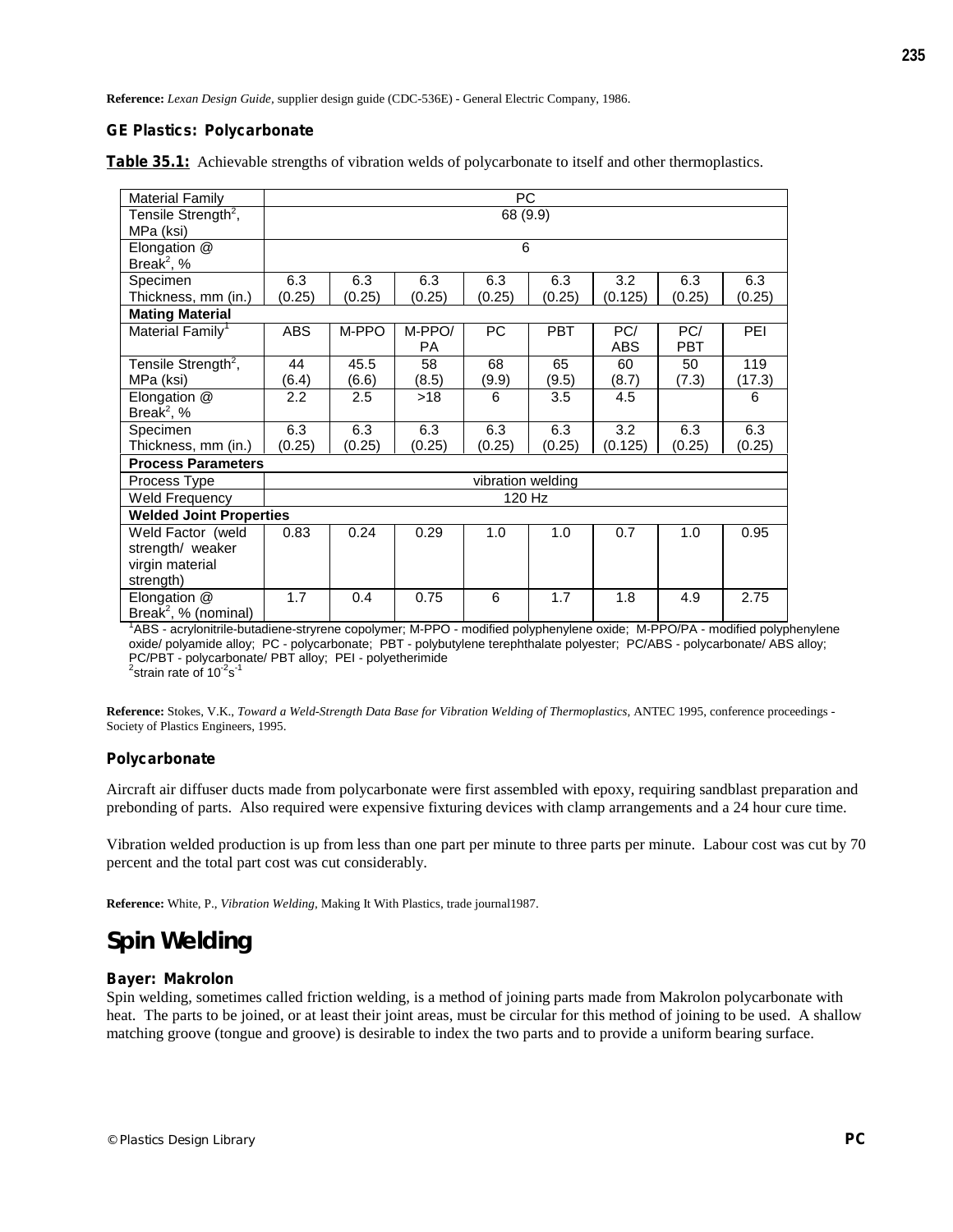With one part held stationary, the other is rotated at 300-500 rpm with enough pressure applied to keep the parts in contact with each other. The heat generated by the friction is used to bring the surfaces to a sealing temperature of about 425°F (218°C). When sufficient melt is obtained, the spinning stops and the pressure is increased to distribute the melt and also to squeeze out excessive melt, completing the bonding process.

In some cases, the stationary part can be made to rotate with the moving part when the driver stage of spinning is disengaged. This is to counteract the inertial forces incurred in stopping the rotating part.

**Reference:** *Makrolon Polycarbonate - A guide for Joining Techniques,* supplier design guide (55-A664(10)C) - Bayer, 1987.

**Dow Chemical: Calibre** (features: transparent)

Calibre polycarbonate is well suited to spin welding.

Three variables affect the spin weld process: speed of rotation, duration of rotation, and pressure applied to the joint. Each of the variables depends on the material and the diameter of the joint. In most cases, the actual spin time should be approximately 0.5 seconds, with an overall weld time of 2.0 seconds. When assembly by spin welding is proposed, a prototype evaluation should be done to determine the rotation speed and time, pressure, and holding time that fit the application.

**Reference:** *Calibre Engineering Thermoplastics Basic Design Manual,* supplier design guide (301-1040-1288) - Dow Chemical Company, 1988.

# **Ultrasonic Welding**

### **Bayer: Makrolon**

Makrolon polycarbonate joined by ultrasonic welding can result in excellent, trouble-free bonds if done correctly. Makrolon polycarbonate may also be welded to some grades of ABS (acrylonitrile-butadiene-styrene) and to Bayblend polycarbonate/ABS blend.

In general, fillers such as glass do not inhibit welding. However, when glass content is 10 percent or higher, horn wear can occur. Poor bonding can result when glass content is 30 percent or more. Some external mold release agents, lubricants, and flame retardants also can adversely affect the quality of the welds.

The following points should be considered for optimum welding results:

- Be sure the horn, parts, nest, and so forth, are in true alignment to each other.
- When the joint design is a butt joint with an energy director, the energy director should be at least 0.018-0.020 in  $(0.46-0.51$  mm) high. The apex angle can be  $60^{\circ}$  -  $90^{\circ}$
- A design that employs near-field welding is best.
- If a hermetic seal is required, a shear joint will give the best results.

**Reference:** *Makrolon Polycarbonate - A guide for Joining Techniques,* supplier design guide (55-A664(10)C) - Bayer, 1987.

**Dow Chemical: Calibre 2061-15** (features: medical grade, transparent; melt flow index: 15 grams/10 min.); **Calibre 2080-15** (features: gamma radiation stabilized; note: high acrylonitrile content)

This study was designed to identify which resins could be effectively ultrasonically welded to themselves and other resins, and to identify the maximum bond integrity. Besides looking at the weld strength of various thermoplastic resins, this study explores the effects of gamma radiation and ethylene oxide (EtO) sterilization on the strength of these welds. A wide variety of resins used in the healthcare industry were evaluated including: ABS, polycarbonate (PC), polycarbonate/ ABS blends (PC/ABS), styrene acrylonitrile (SAN), thermoplastic polyurethanes (TPU), rigid TPU's (RTPU), high impact polystyrene (HIPS), and general purpose polystyrene (GPPS).

The strength of customized "I" beam test pieces was tested in the tensile mode to determine the original strength of each resin in the solid, nonbonded test piece configuration. Data from this base line testing was used to determine the percent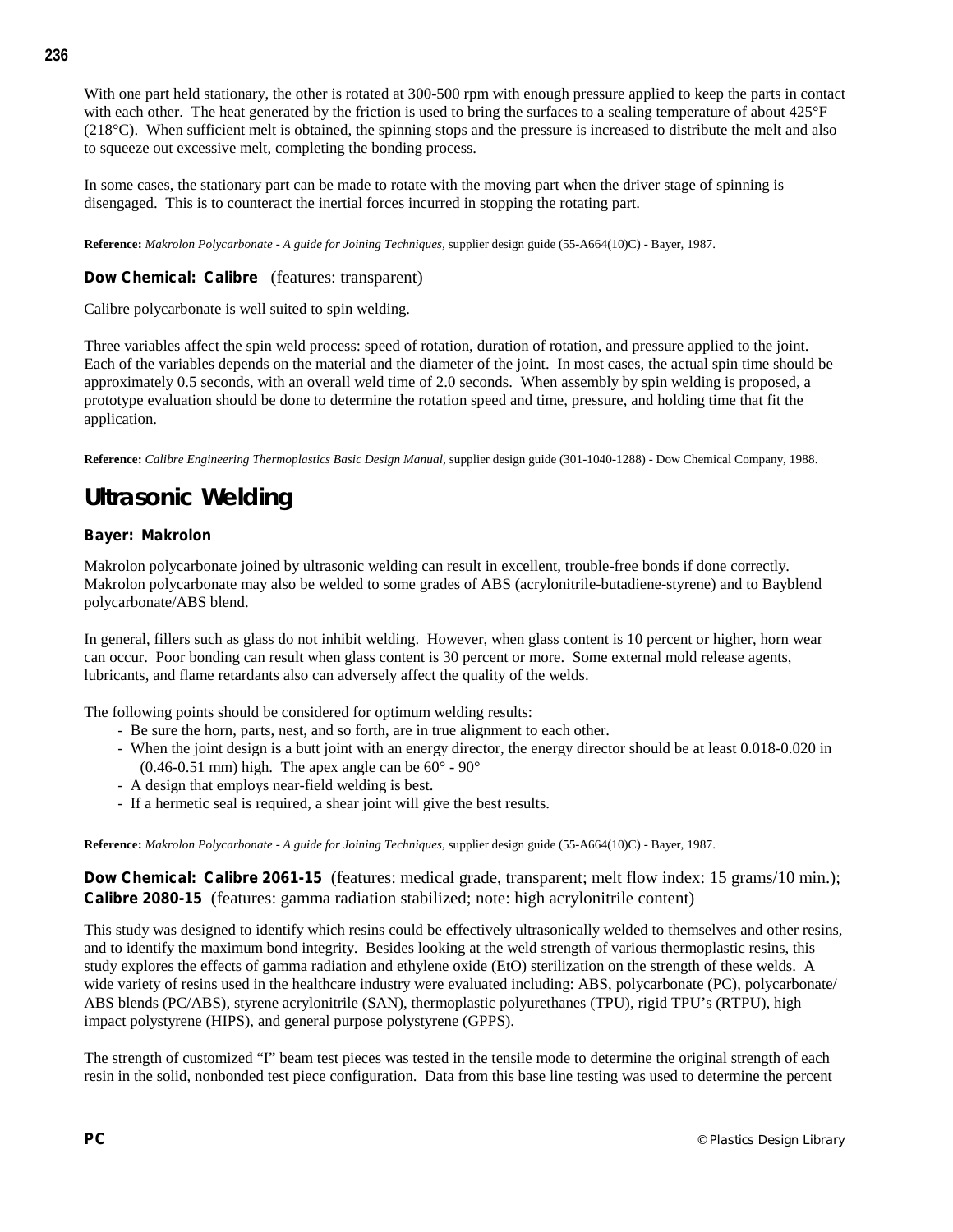of original strength that was maintained after welding. Only amorphous resins were used in this study. The most commonly used energy director for amorphus resins, a 90° butt joint, was used as the welding architecture.

Every attempt was made to make this a "real world" study. The aim during the welding process was to create a strong weld, while maintaining the aesthetics of the part. One of the most important factors in determining whether or not a good weld had been achieved was the amount of flash, or overrun noticed along both sides of the joint. Another characteristic of a good weld was a complete wetting of the cross sectional weld area. The problem here, however, was that only clear polymers used as the top piece, allowed the whole weld to be seen.

Almost all resins involved in the study could be welded together with some degree of success (except for thermoplastic urethanes which didn't bond to the polystyrenes). Overall, it apppeared that resin compatibility and the ability to transfer vibrational energy through a part, and not similar glass transition temperatures, were the overriding characteristics that lead to the best welds. Although not shown in this study, it should be noted that the ability of a resin to be welded is also a function of the architecture of the ultrasonic weld. Some resins which welded well in the architecture used for this study may not weld well with other architectures.

The PC resins bonded very well with themselves and the ABS resins. Limited success was achieved in bonding PC to the PC/ABS blend and the SAN, however, they bonded poorly or not at all with the urethanes and the polystyrenes. Statistically the EtO and gamma sterilization didn't weaken the bonds for the polymers tested in this short term study.

**Reference:** Kingsbury, R.T., *Ultrasonic Weldability of a Broad Range of Medical Plastics,* ANTEC 1991, conference proceedings - Society of Plastics Engineers, 1991.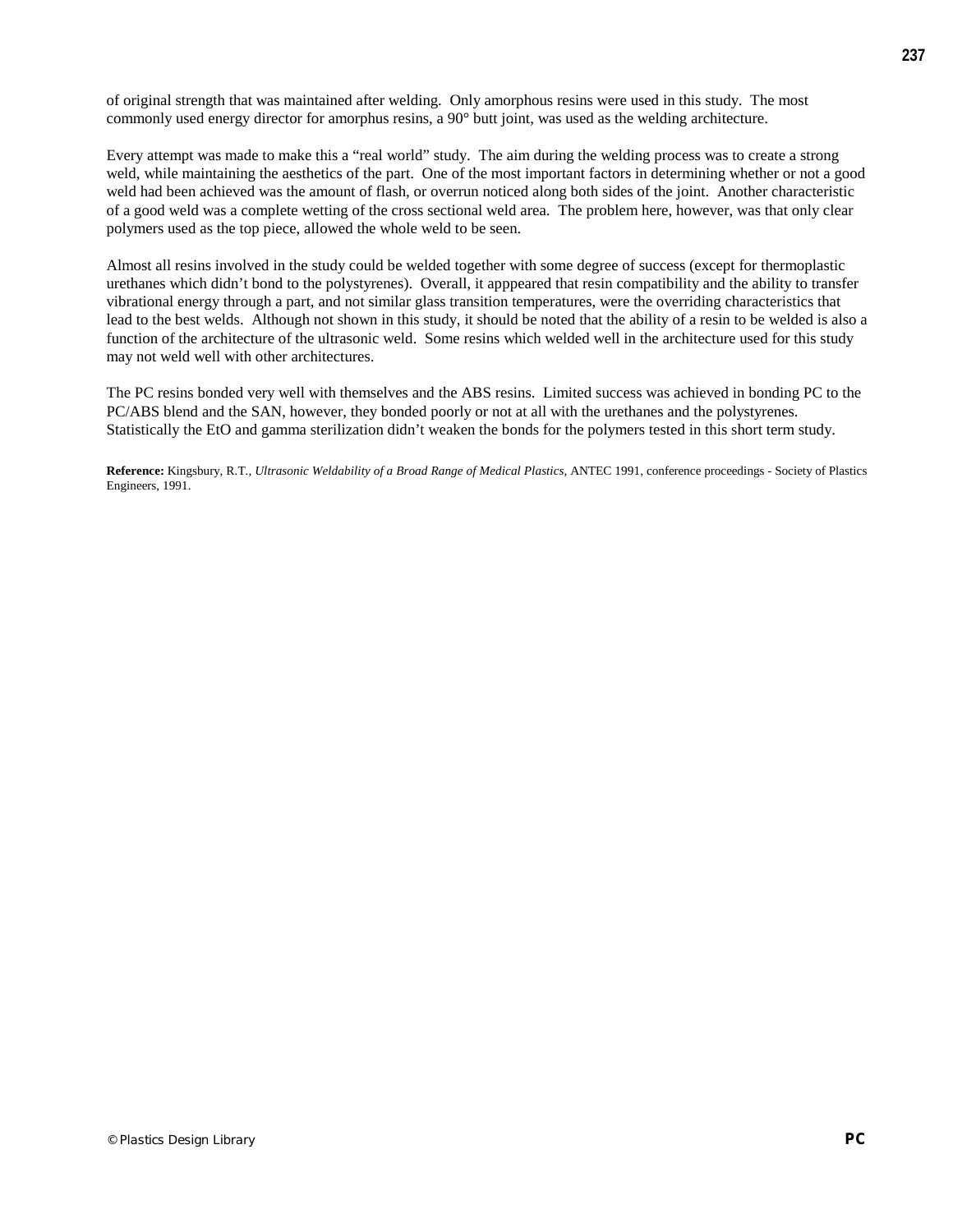### **Dow Chemical: Calibre** (features: transparent)

Calibre polycarbonate is well suited to ultrasonic welding. The only concerns on use of ultrasonic welding with these resins are: high energy levels are required to melt the resin; and any contaminants on or in the resins, especially moisture and spray mold release, can result in a poor weld.

Calibre polycarbonate can be ultrasonically welded to itself or to polycarbonate/ABS alloys with excellent results. In some instances, it can be welded to acrylics, to polyphenylene-oxide based resins, and to polysulfones. Calibre polycarbonate is a good ultrasonic welding material, even when the induced vibration must travel through an 0.25 inch thick wall to reach the joint site.

An important factor in the ultrasonic welding process is the design of the joint. Decision on the design must include the material, the part geometry, and the requirements of the product. Several standard joint designs are available to meet those needs. Calibre polycarbonate has been successfully welded using the most common "ultrasonic" joint designs, especially when an adequate energy director was used to initiate the melting process.

**Reference:** *Calibre Engineering Thermoplastics Basic Design Manual,* supplier design guide (301-1040-1288) - Dow Chemical Company, 1988.

#### **GE Plastics: Lexan**

Ultrasonic bonding can be utilized when Lexan resin is to be welded to itself, to some grades of ABS, and to some grades of polycarbonate alloys. The most important element in designing Lexan resin parts for ultrasonic welding is the joint design.

Weldability is dependent upon the concentration of the vibratory energy per unit area. Since Lexan resin has a higher melting point than many other thermoplastics, more energy is required to cause the material at the joint to flow. Therefore, the energy director for welding Lexan resin parts should be fairly tall with a minimum height of approximately 0.20 in. (5.1 mm) and a width of approximately 0.25 in. (6.4 mm).

Parts should be joined immediately after molding. If joined later, predrying may be necessary to provide maximum joint strength. This should be done in a hot air (250°F, 121°C) recirculating oven for one to two hours. Parts should be joined as soon as possible after removal from the oven.

**Reference:** *Lexan Design Guide,* supplier design guide (CDC-536E) - General Electric Company, 1986.

#### **Polycarbonate**

This study concluded that amplitude profiling promotes stronger ultrasonic welds in polycarbonate due to reduced residual stresses and increased molecular randomness. Amplitude profiling does not reduce polymer degradation. This was shown by comparing the molecular weights of welded material to those of the as molded material (unwelded sample).

The relationship of weld strength and weld/ hold force for the materials was studied. It is seen that weld strength is generally inversely proportional to weld force. High weld force promotes strong molecular alignment and results in weaker welds. At the lower weld forces (<455 N) this relationship does not hold true due to sample warpage. By varying the force during the weld cycle it was found that both short cycle times and strong welds could be achieved simultaneously. Force profiling results in maximized weld strengths while the weld time was decreased by 43% for polycarbonate. In polycarbonate, the weld strength did not increase with force profiling since the final weld force is low and allows the polymer chains to solidify in a relaxed state.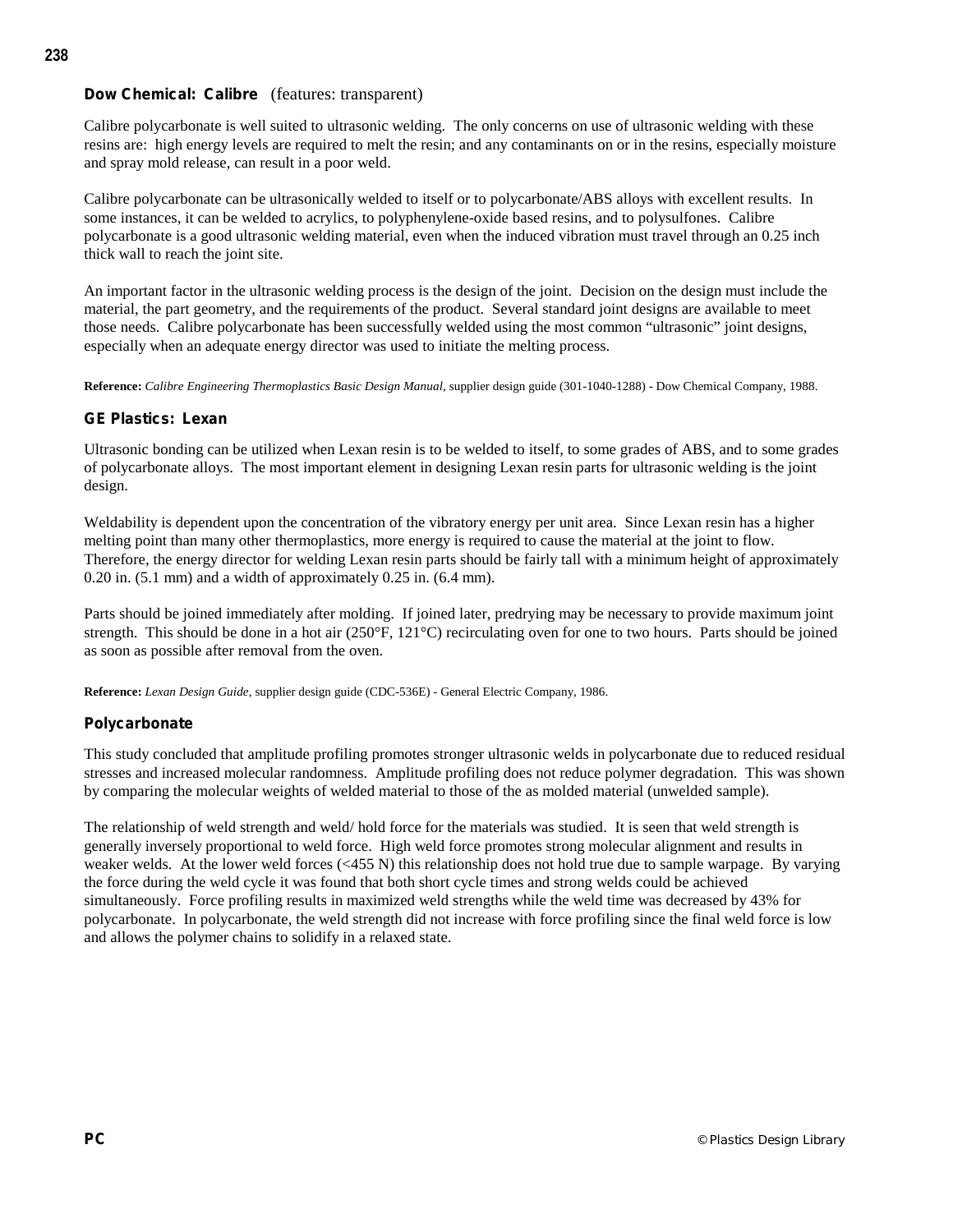When both amplitude and force profiling are used, increased strength and decreased weld time result compared to welds made without any profiling. The increased strength comes from the reduced molecular alignment. The reduced cycle time is a result of using high weld forces to initiate the weld. In summary, a relatively high amplitude and force is used to start the weld quickly and a relatively low amplitude and force is used to complete the weld with minimal molecular alignment.

**Reference:** Grewell, D.A., *Amplitude and Force Profiling: Studies in Ultrasonic Welding of Thermoplastics,* ANTEC 1996, conference proceedings - Society of Plastics Engineers, 1996.

#### **Polycarbonate**

Ultrasonic welding is a very complex process that is difficult to control. Two approaches for improving control of ultrasonic welding were investigated -- power threshold control and closed-loop power tracking. Power threshold control relies on the rapid rise in power which is observed near the end of welding for triggering a shutoff of the ultrasonic vibration. For closed-loop power tracking of a preset power curve, the amplitude of vibration is varied in real time in order to impose a power curve that is known experimentally to produce good joints. For polycarbonate, these two approaches were equal to the energy mode and displacement mode in producing strong joints with low standard deviations. The time mode was less effective in producing strong joints for polycarbonate.

The effect of hold pressure on joint strength was also evaluated. As is the case for hot plate welding, decreasing the hold pressure prior to the end of welding improved the joint strength substantially while decreasing the standard deviation. Lower hold pressures result in reduced squeeze out of the molten polymer, thereby permitting more time for intermolecular diffusion. Also, the lower pressure reduces the molecular orientation that develops parallel to the welds, thereby, improving the joint strength.

**Reference:** He, F., *Effect of Amplitude and Pressure Control on the Strength of Ultrasonically Welded Thermoplastics,* ANTEC 1996, conference proceedings - Society of Plastics Engineers, 1996.

#### **Polycarbonate**

*Ultrasonically Welded Hermetic Seal with No Flash Application Case Study*: The application consists of a polycarbonate tube containing a step joint. The requirements were for a hermetic seal with no flash outside the bond line. Using constant amplitude during the welding cycle, resonant modes of vibrations would develop within the parts. These modes of vibrations would result in some areas of the bond line being over welded with flash extending outside the bond line, while other areas would not be welded. Attempts to modify the tooling to assure a uniform horn amplitude across the entire face of the horn did not improve weld consistency.

However, when the amplitude was modified, more uniform welds were obtained. Using a relatively high amplitude to initiate melting and reducing the amplitude during the cycle reduced the undesirable vibrations and allowed uniform welding. It is important to note the simultaneous change in power and velocity once the amplitude is reduced, which allows the parts to move more uniformly. The only disadvantage is a 40% increase in weld time (from 250 ms to 350 ms).

**Reference:** Grewell, D.A., Frantz, J.L., *Amplitude Control in Ultrasonic Welding of Thermoplastics,* ANTEC 1994, conference proceedings - Society of Plastics Engineers, 1994.

#### **Polycarbonate**

In the ultrasonic welding experiment with polycarbonate, the results were even more pronounced than with ABS. Using parameters indicative to industrial applications results in weld strengths of 2967 N with a standard deviation of  $\pm 1041$ . If the amplitude is varied, weld strengths as high as  $7735 \pm 138$  N can be achieved, which nearly matched the parent material strength of 7850 N. In fact, in these welds, failure usually occurred outside the weld zone when tested in tension.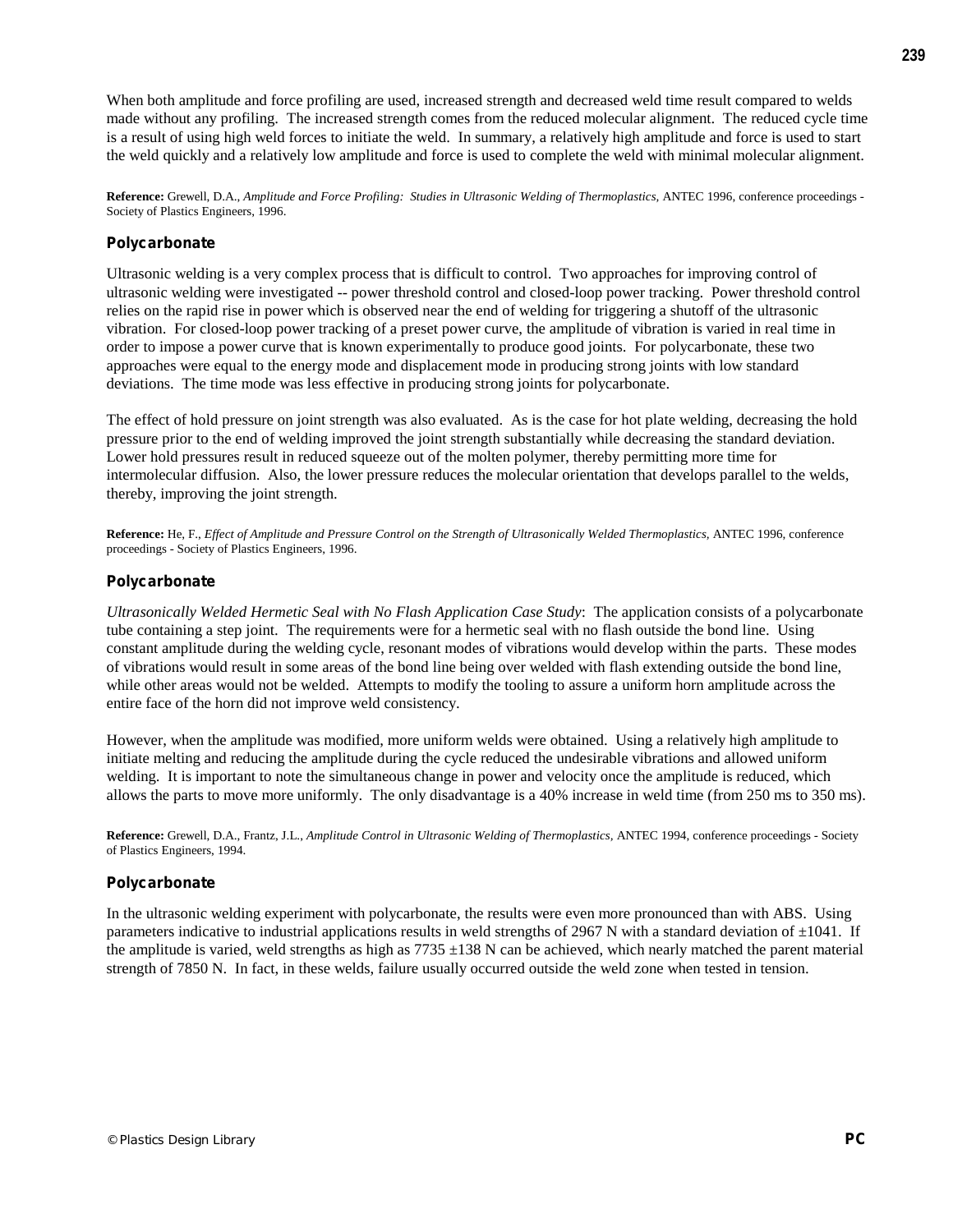

**Figure 35.2:** Weld strength for polycarbonate test samples ultrasonically welded with various amplitude conditions. Tests with two numbers (i.e.  $78 \Rightarrow 19 \,\mu m$ ) represent the use of amplitude profiling.

It has been shown that varying the amplitude during the ultrasonic weld allows better control of the melting process. By reducing the amplitude during the welding cycle it is possible to:

- maintain the melt within the bond line
- obtain stronger welds compared to welds made with a constant amplitude
- decrease part marking
- increase weld consistency.

**Reference:** Grewell, D.A., Frantz, J.L., *Amplitude Control in Ultrasonic Welding of Thermoplastics,* ANTEC 1994, conference proceedings - Society of Plastics Engineers, 1994.

#### **Polycarbonate**

In this ultrasonic welding study, welding profiles used were a constant amplitude profile and three amplitude profiles including: an inclining curve, a declining curve, and a pyramid curve. These profiles were used to weld a shear joint in a part made of polycarbonate. The responses that were used to evaluate each curve were flash, tensile strength, and tensile strength standard deviation. Since all of the curves provided tensile results that were both acceptable and comparable, the most important response was determined to be the amount of flash. This was the response that was used as the basis for evaluating how each curve affected the welding of a shear joint.

From the results obtained, the curve which leads to the least amount of flash was the decline curve. It can be theorized that the reason for this was that the high initial amplitude generated enough heat to create a good melt front. Then as amplitude tapered off, there was less energy being put into the part and consequently less flash was squeezed out. Since a good melt front was generated, the parts welded together very nicely. This led to a strong weld which had less flash. This theory can also be seen less dramatically in the results obtained from the pyramid curve. The pyramid curve had the second lowest amount of flash generated. Like the declining curve, the pyramid curve ended with a declining amplitude and, therefore, generated less flash. But, since the amplitude was minimal at the beginning of the pyramid curve, there was not as good a melt front created and, therefore, the tensile breaking force was a little less than the declining curve, but still relatively strong.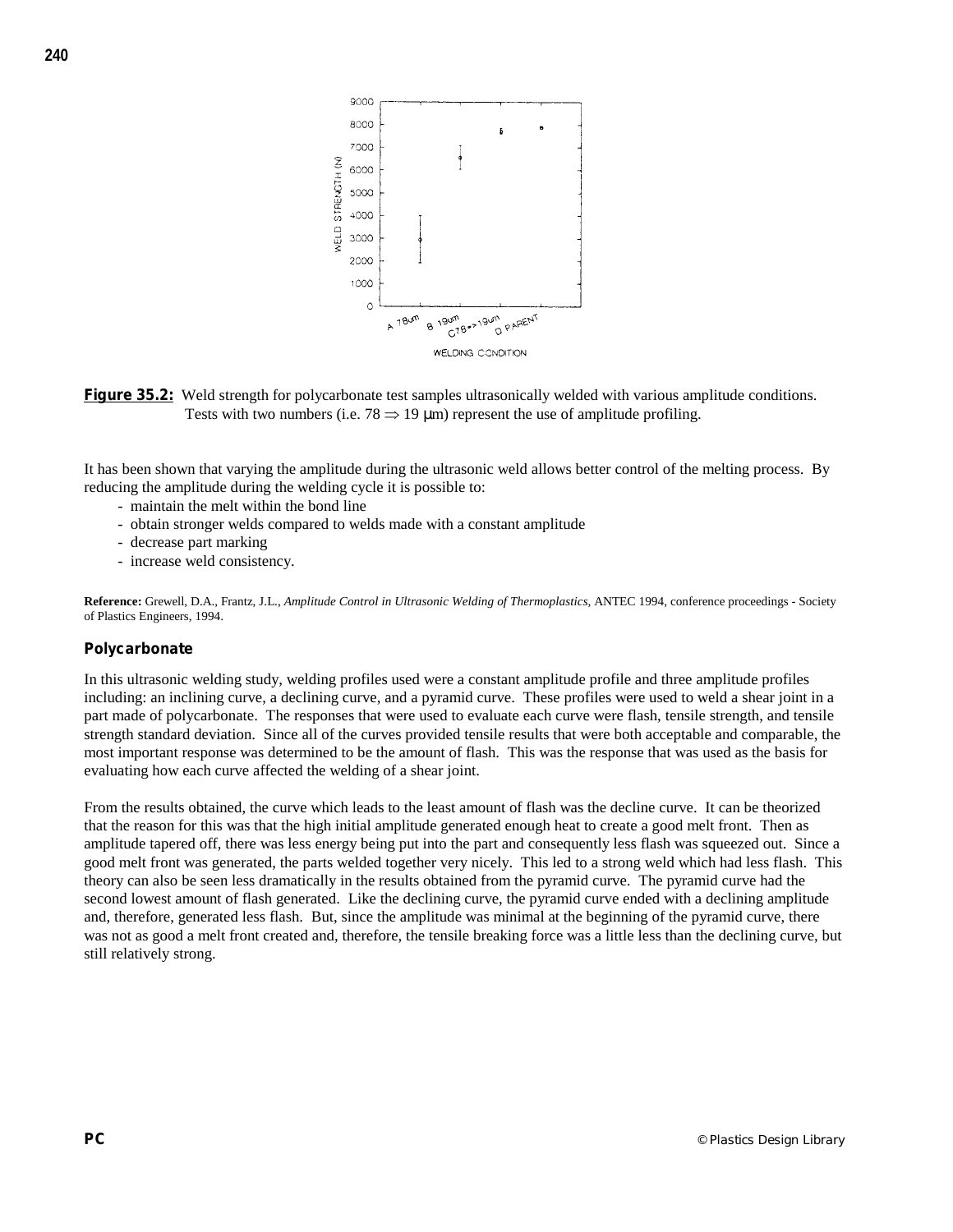The opposite of this theory can be seen when investigating the results obtained from the inclining curve and the constant amplitude curve. These curves led to significantly higher amounts of flash than the declining or pyramid curves. The constant amplitude curve showed somewhat similar results to the inclining curve: excessive flashing, but the tensile strength was less affected.

From these results, a conclusion on how different amplitude profiles affect an ultrasonically welded shear joint in a part made of polycarbonate can be drawn. It can be concluded that when ultrasonically welding a shear joint made from polycarbonate, a declining amplitude profile will lead to less flash and still provide a stong weld.

**Reference:** Ford, R.L., Driscoll, S.B., *Ultrasonic Welding with Amplitude Profiling,* ANTEC 1995, conference proceedings - Society of Plastics Engineers, 1995.

# **Ultrasonic Inserts**

### **Bayer: Makrolon**

Inserts ultrasonically installed in Makrolon polycarbonate provide an excellent base for threaded fasteners. When done correctly, a problem-free joint can be expected.

In general, optimum insert performance may be achieved when the boss OD is two times the insert diameter. The receiving hole, which can be straight or have an 8° taper, as some inserts require, is usually 0.015-0.020 in (0.38-0.51 mm) smaller than the insert OD. The hole should be deeper than the insert length so that the insert will not bottom out and to provide a well for any excess plastic melt.

When installed, the top of the insert should be flush or slightly above - 0.010 in (0.003 mm) - the top surface of the boss. If the insert is below this surface, jackout of the insert can occur.

**Reference:** *Makrolon Polycarbonate - A guide for Joining Techniques,* supplier design guide (55-A664(10)C) - Bayer, 1987.

#### **GE Plastics: Lexan**

Ultrasonic insertion is a fast, economical method of embedding metal inserts into parts molded from Lexan resin. This technique offers a high degree of mechanical reliability with excellent pull-out strength and torque retention combined with savings resulting from rapid production cycles. If the assembly is properly designed, ultrasonic insertion results in a lower residual stress compared to molded-in or pressed-in techniques. This is because a thin film of homogeneous melt occurs around the insert.

For most applications, the ultrasonic energy should be transferred through the metal insert. Due to the wear on the horn as metal touches metal during the insertion process, steel horns are usually recommended. Since steel horns cannot be driven at high amplitudes, a low amplitude is usually used for insertion. In some cases, the horn can make contact with the Lexan resin. Experimentation will quickly determine the preferred medium for energy transfer in a specific application. A part must be rigidly supported during the insertion operation.

**Reference:** *Lexan Design Guide,* supplier design guide (CDC-536E) - General Electric Company, 1986.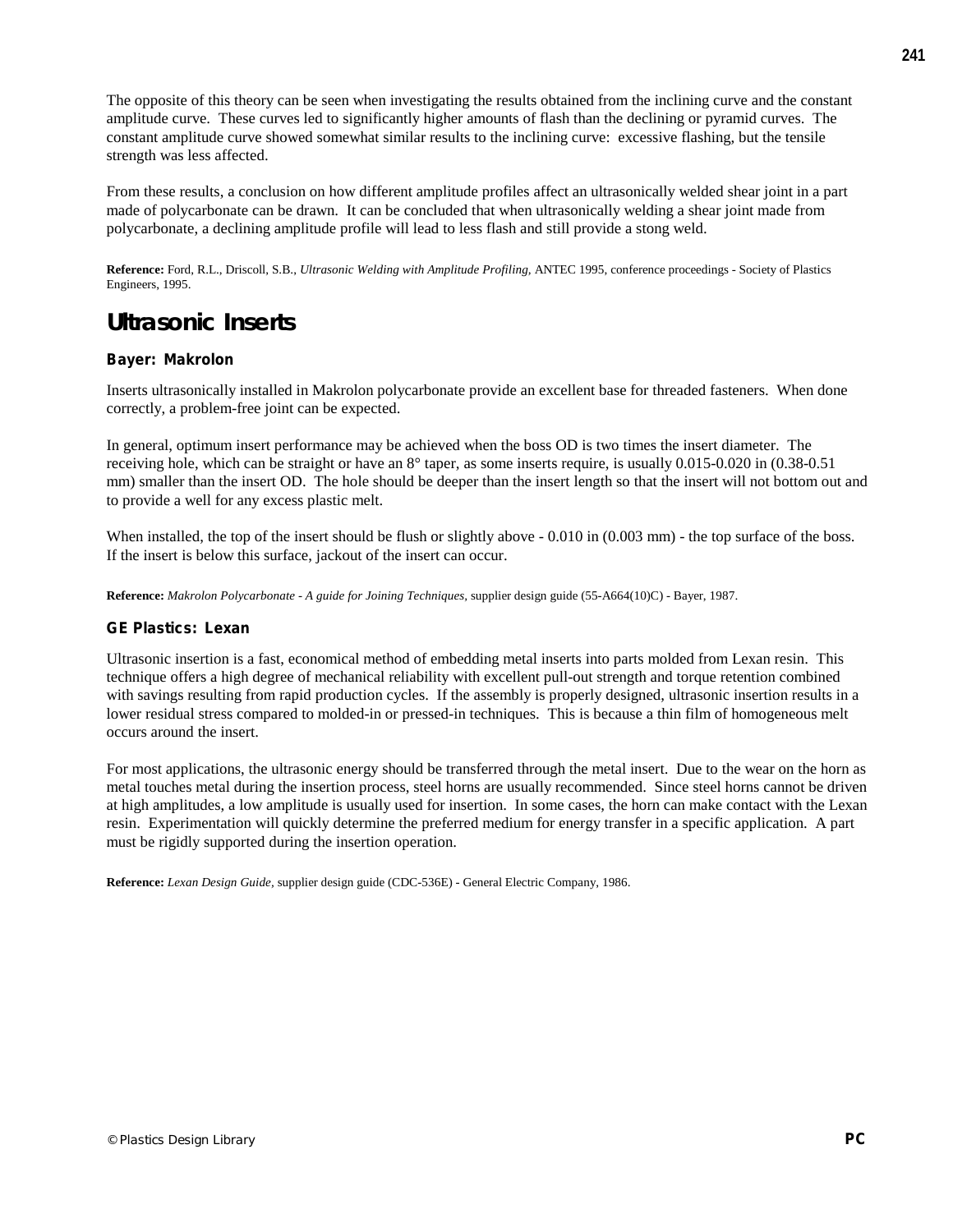# **Induction Welding**

**Dow Chemical: Calibre** (features: transparent)

Calibre polycarbonate is suitable for induction welding. It can be welded to itself, to a polycarbonate/ABS alloy, to acrylics, and to polysulfones. A tongue-and-groove joint design that incorporates a shear-type weld is recommended. This type of joint produces a fast, strong bond.

**Reference:** *Calibre Engineering Thermoplastics Basic Design Manual,* supplier design guide (301-1040-1288) - Dow Chemical Company, 1988.

# **Radio Frequency Sealing**

# **Polycarbonate**

The glass transition temperature of polycarbonate is significantly higher than that of the other materials in this radio frequency welding study. Because of this, considerable difficulty was experienced in sample preparation. In light of this, it was considered unlikely that sound bonds could be achieved between polycarbonate and other materials studied (flexible PVC, rigid PVC, polyurethane, styrenic TPE). There is not sufficient overlap in the temperature ranges in which these materials soften.

**Reference:** Leighton, J., Brantley, T., Szabo, E., *RF Welding of PVC and Other Thermoplastic Compounds,* ANTEC 1992, conference proceedings - Society of Plastics Engineers, 1992.

# **Electromagnetic Welding**

# **Bayer: Makrolon**

Makrolon polycarbonate can be electromagnetically welded into strong, clean structural, hermetic or high-pressure seals utilizing this process. Besides bonding to itself, Makrolon polycarbonate can be bonded to some grades of ABS (acrylonitrile-butadiene-styrene), acrylic, polysulfone, and SAN (styrene-acrylonitrile polymer).

**Reference:** *Makrolon Polycarbonate - A guide for Joining Techniques,* supplier design guide (55-A664(10)C) - Bayer, 1987.

# **Mechanical Fastening**

#### **Dow Chemical: Calibre** (features: transparent)

With some considerations, parts made of Calibre polycarbonate lend themselves to all mechanical assembly methods.

**Reference:** *Calibre Engineering Thermoplastics Basic Design Manual,* supplier design guide (301-1040-1288) - Dow Chemical Company, 1988.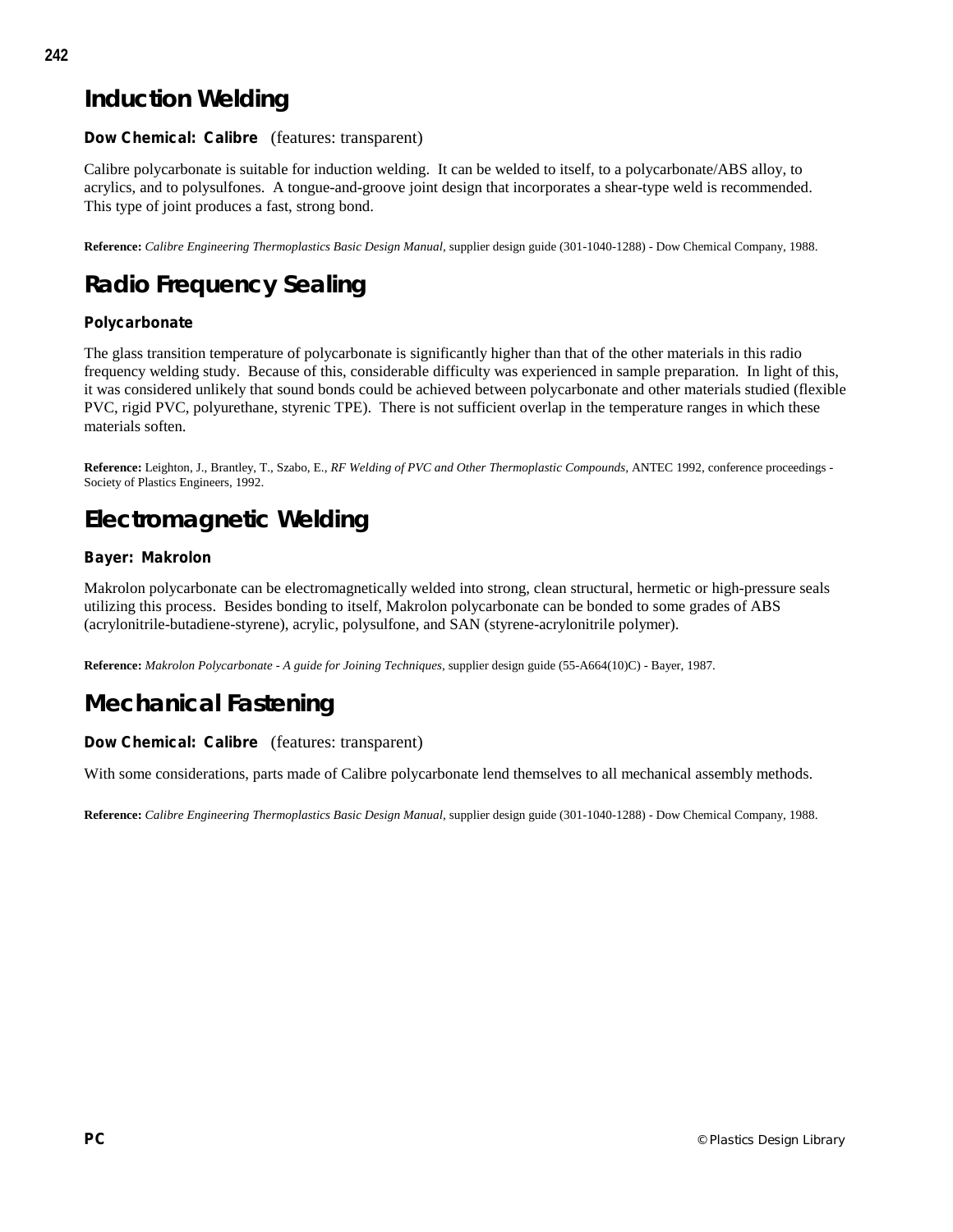# **Riveting**

### **Bayer: Makrolon**

With Makrolon polycarbonate, care must be exercised to minimize stresses induced during the fastening operation. To distribute the load, rivets with large heads (three times the shank diameter) should be used with washers under the flared end of the rivet. The rivet setting tool should be calibrated to the correct length to control the compressive stress applied to the joint area.

**Reference:** *Makrolon Polycarbonate - A guide for Joining Techniques,* supplier design guide (55-A664(10)C) - Bayer, 1987.

### **Dow Chemical: Calibre** (features: transparent)

Rivets can be used to assemble Calibre polycarbonate to itself, to metals, or to other plastics.

Use rivets made of aluminum, because of this metal's ability to deform under load (which limits the compressive forces imparted during the riveting process) and because the coefficients of thermal expansion of aluminum and polycarbonate are similar. As with most mechanical assemblies, incorporating a washer to distribute the loading over a larger area is advisable.

**Reference:** *Calibre Engineering Thermoplastics Basic Design Manual,* supplier design guide (301-1040-1288) - Dow Chemical Company, 1988.

### **GE Plastics: Lexan**

Care should be taken when riveting Lexan resin to avoid the high stresses inherent in most riveting techniques. Using a shouldered rivet limits the amount of stress imposed on the part. Aluminum rivets also limit the force that can be applied, since the aluminum will deform under high stress.

In general the rivet head should be 2-1/2 to 3 times the shank diameter, and the flared end of the rivet should have a washer to avoid high, localized stresses. Clearance around the shaft should allow easy insertion, but shouldn't be so great as to allow slippage of the joined parts.

#### **Standard Rivet**









**Reference:** *Lexan Design Guide,* supplier design guide (CDC-536E) - General Electric Company, 1986.

# **Snap Fit Assemblies**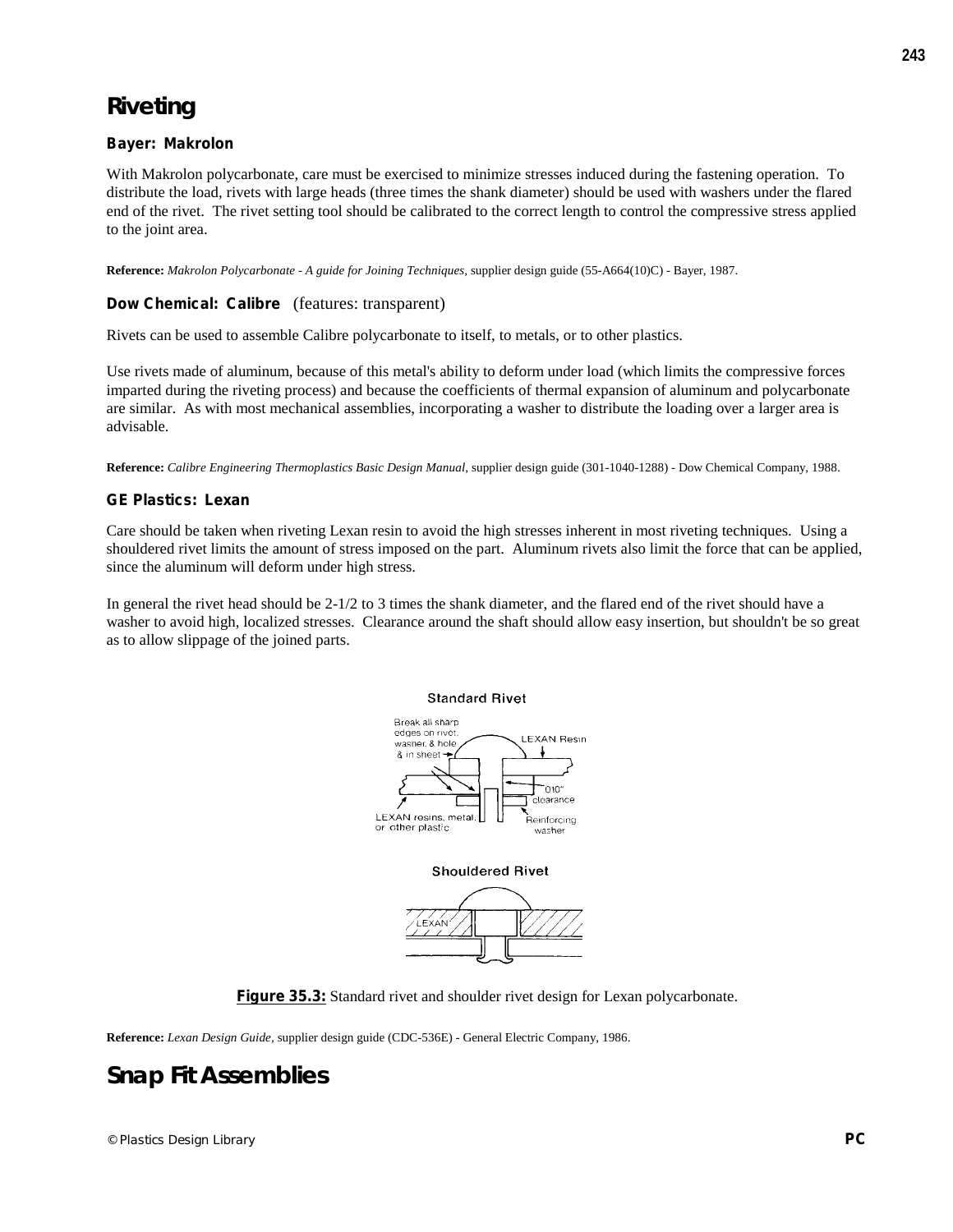# **Bayer: Makrolon**

Snap fits are a simple, economical, and rapid way of joining components manufactured from Makrolon polycarbonate. Many different designs and configurations can be utilized with this joining technique.

The permissible strain for a one-time snap-fit assembly in Makrolon polycarbonate is 4 percent. For repeated assembly, the maximum strain should be reduced to 2.4 percent.

**Reference:** *Makrolon Polycarbonate - A guide for Joining Techniques,* supplier design guide (55-A664(10)C) - Bayer, 1987.

#### **Dow Chemical: Calibre** (features: transparent)

Calibre polycarbonate is especially well-suited for cantilever snaps because of its consistent, low mold shrinkage, its high resistance to creep, and it's overall dimensional stability.

The permissible strain for Calibre polycarbonate during a single, brief snap-fit is 4%. If frequent assembly and dissasembly are anticipated, the strain level should be reduced to about 60% of that value, or 2.4%.

**Reference:** *Calibre Engineering Thermoplastics Basic Design Manual,* supplier design guide (301-1040-1288) - Dow Chemical Company, 1988.

# **Press Fit Assemblies**

#### **Bayer: Makrolon**

Press fits are occasionally used in Makrolon polycarbonate applications. Because this procedure involves high stresses, the fit must be designed with care.

Following are some points to keep in mind with press fits:

- Be sure all parts are clean and free of any foreign substance.
- Press fits of unlike materials should be avoided if they are subject to thermal cycling.
- Avoid press fits if the assembly is subject to a harsh environment.



**Figure 35.4:** Maximum diametral interference for Makrolon polycarbonate and steel press fits (solid shafts).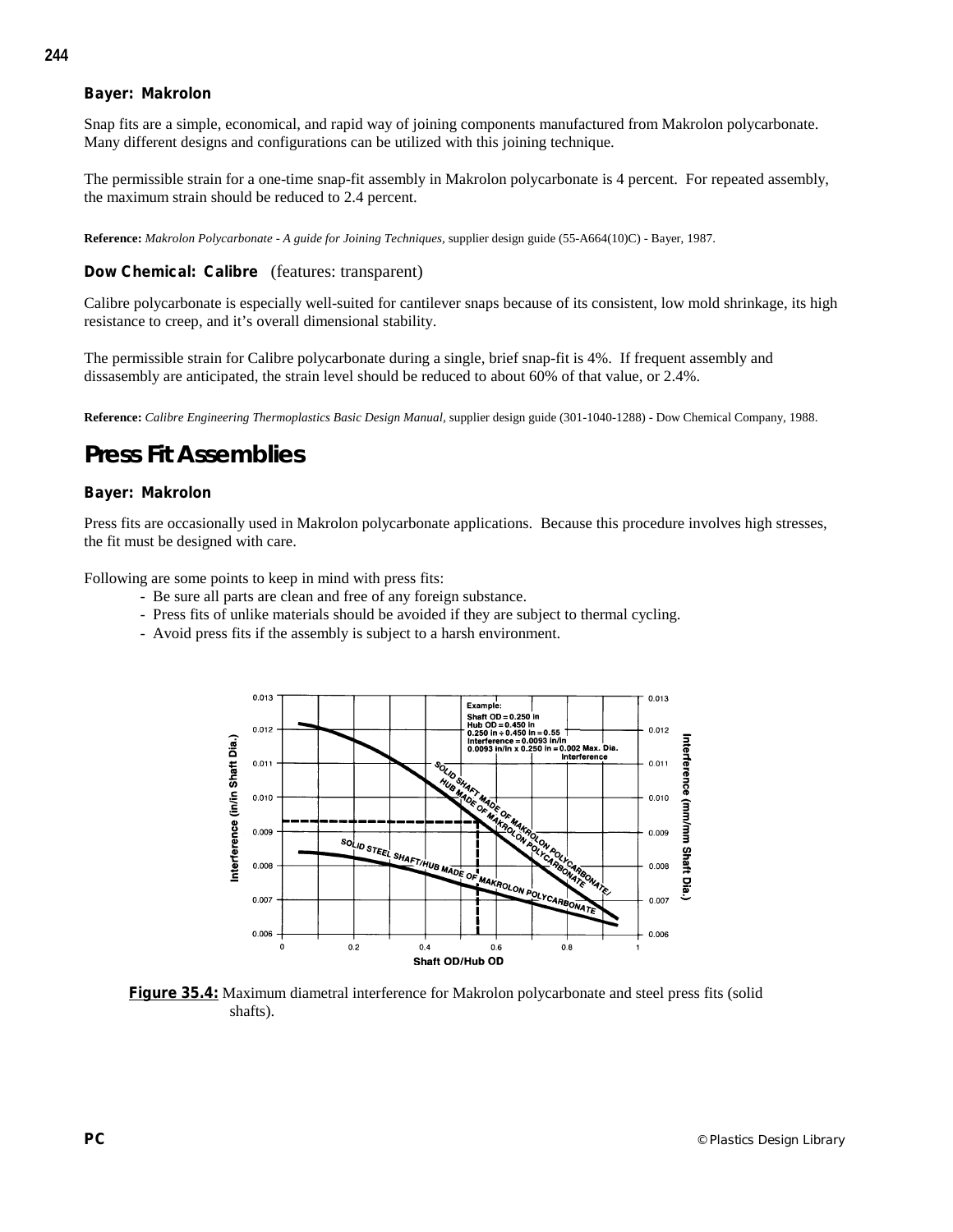

**Figure 35.5:** Maximum diametral interference for Makrolon polycarbonate and steel press fits (hollow shafts).

**Reference:** *Makrolon Polycarbonate - A guide for Joining Techniques,* supplier design guide (55-A664(10)C) - Bayer, 1987.

#### **Dow Chemical: Calibre** (features: transparent)

When designing a press-fit, make sure the design provides holding strength adequate to meet the assembly requirements without over-stressing the assembly. This potential problem is complicated by three factors: - Press-fit designs require close manufacturing tolerances.

- Calibre polycarbonate is a rigid material.
- Part dimensions will change with time due to creep and relaxation.

In designing a press-fit between two parts made of rigid materials, minimize the interference between the two parts to keep the assembly stresses at acceptable levels.

Creep is the change in dimensions of a molded part resulting from cold flow incurred under continued loading. Creep can cause a press fit that was considered satisfactory at the time of assembly to loosen to an unacceptable condition or even to failure. A standard method of overcoming this problem is to incorporate grooves on the shaft. This reduces the assembly stresses, and thereby the degree of creep. After assembly, and over time, the plastic will cold-flow into the grooves and retain the desired holding strength of the fit.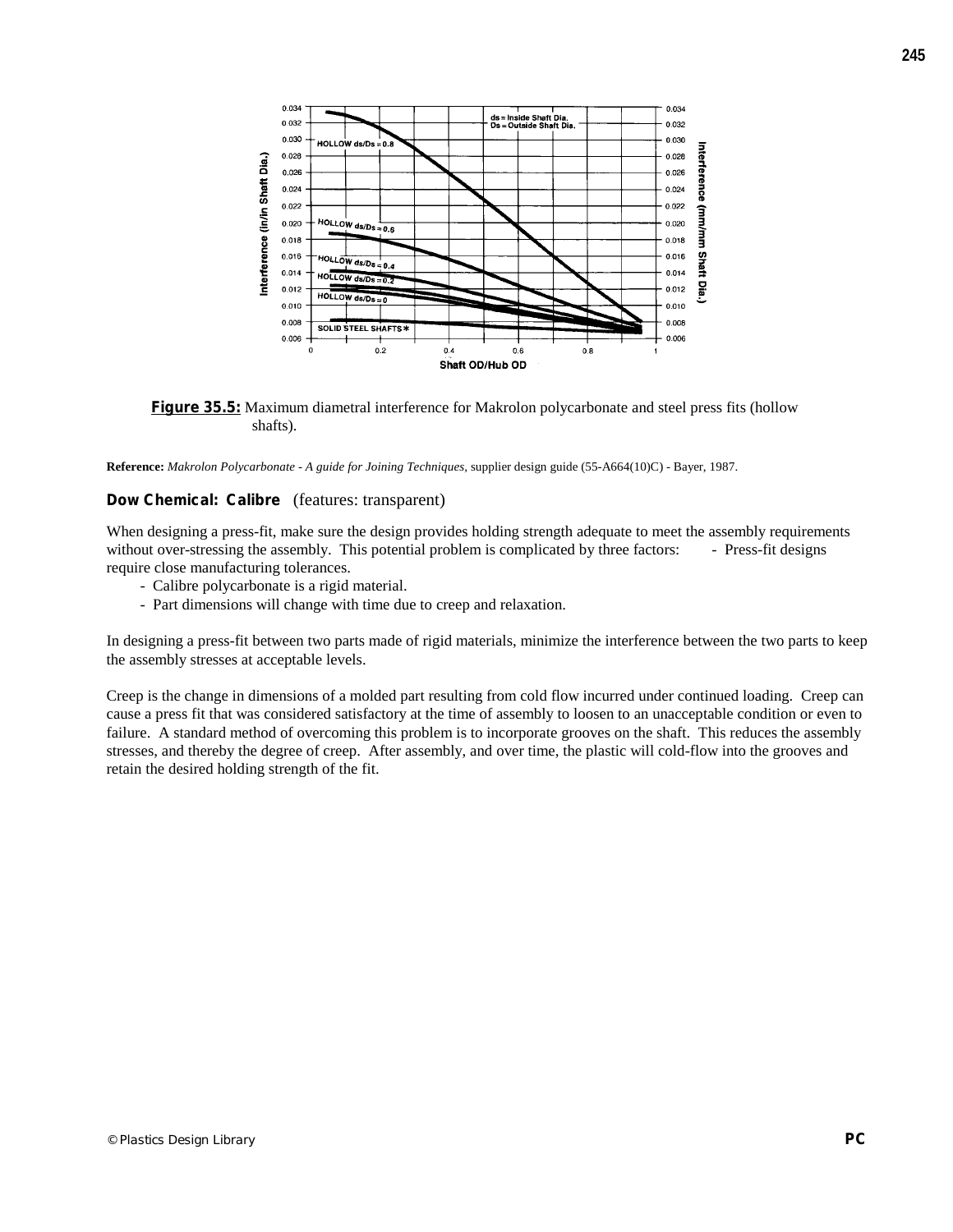

**Figure 35.6:** Recomended diametral interference @ 73°F (23°C), for interference fits in Dow Chemical Calibre polycarbonate resins.

**Reference:** *Calibre Engineering Thermoplastics Basic Design Manual,* supplier design guide (301-1040-1288) - Dow Chemical Company, 1988.

#### **GE Plastics: Lexan**

Press fit inserts can be used with Lexan resin to fasten two parts together. However, since this is a very high stress fastening technique, care must be taken to remain under the creep limit, and it should be remembered that high stresses leave the part more susceptible to chemical and thermal attack.

The following precautions must be observed in order to avoid over-stressed conditions:

- Design press fit equal to/or less than the creep limit.
- Use smooth, rounded inserts because of the possible stress concentration created by a knurl.
- Avoid locating a knit line on the area to be inserted.
- Remove all incompatible chemicals from the insert.

A change in operating temperature and dissimilar coefficients of thermal expansion can affect the amount of stress around the shaft. Press-fits should be designed for anticipated operating conditions, while keeping in mind environment and other potential conditions to which the part may be exposed.

**Reference:** *Lexan Design Guide,* supplier design guide (CDC-536E) - General Electric Company, 1986.

**246**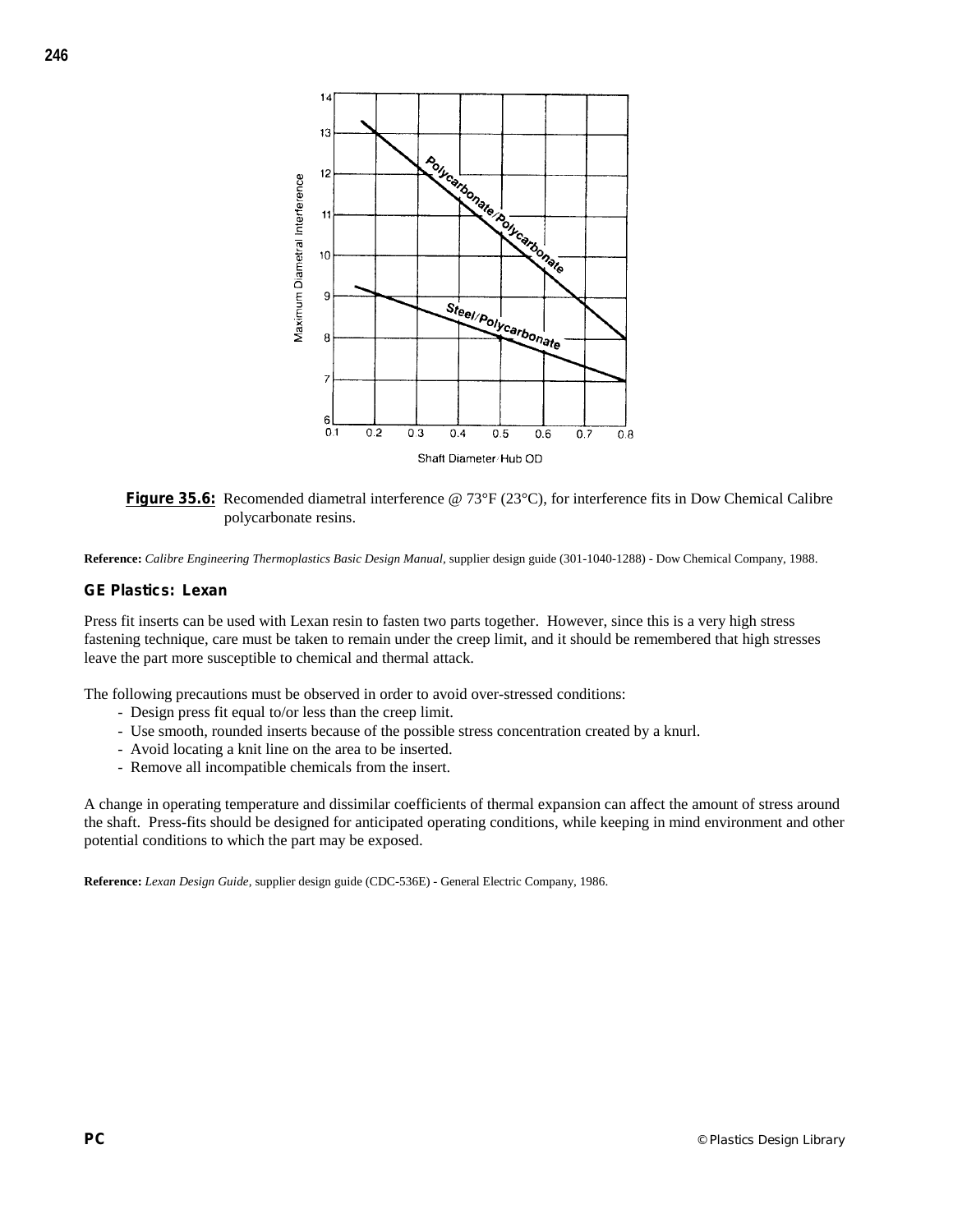# **Staking**

### **Dow Chemical: Calibre** (features: transparent)

Because of the high degree of stiffness of Calibre polycarbonate, and because of the extremely high residual stresses of the staking process, cold staking generally is not an acceptable assembly method.

**Reference:** *Calibre Engineering Thermoplastics Basic Design Manual,* supplier design guide (301-1040-1288) - Dow Chemical Company, 1988.

#### **GE Plastics: Lexan**

In ultrasonic staking, tip configuration of the horn will depend upon the application, the grade of resin and the stud configuration. Rigid support of the Lexan resin part is necessary during the staking operation.

**Reference:** *Lexan Design Guide,* supplier design guide (CDC-536E) - General Electric Company, 1986.

#### **Polycarbonate**

Staking is a common application for ultrasonic assembly. The process works well with soft or amorphous materials with relatively low melt flows. These materials allow the head of the rivet to be formed by both mechanical and thermal mechanisms. If materials with high melt flows or materials that require relatively high vibrational amplitudes are used, the melt tends to flow so rapidly and uncontrollably that material is ejected out of the horn contour. The loss of material results in an incomplete rivet head.

Amplitude modification was used to improve the control of the melt flow. High amplitude was used to initiate the melt of the plastic, then reduced to limit the flow while maintaining the heat.

**Reference:** Grewell, D.A., Frantz, J.L., *Amplitude Control in Ultrasonic Welding of Thermoplastics,* ANTEC 1994, conference proceedings - Society of Plastics Engineers, 1994.

# **Screws**

#### **Dow Chemical: Calibre** (features: transparent)

Like metals and many other plastics, Calibre polycarbonate accommodates many types of screw assemblies. The four major methods are: to screw directly into the Calibre polycarbonate part, using self-threading screws; to screw into a threaded insert that is incorporated within the part; to pass the screw through the part and secure it with an external nut or clip; and to mold threads into or onto the Calibre polycarbonate.

**Reference:** *Calibre Engineering Thermoplastics Basic Design Manual,* supplier design guide (301-1040-1288) - Dow Chemical Company, 1988.

#### **GE Plastics: Lexan**

Machine screws are commonly used to assemble components made of Lexan resin. When machine screws are engaging Lexan resin threads, torque specification is a function of:

- Bearing force of the screw head or washer
- Thread shear stress
- Boss tensile stress.

**Reference:** *Lexan Design Guide,* supplier design guide (CDC-536E) - General Electric Company, 1986.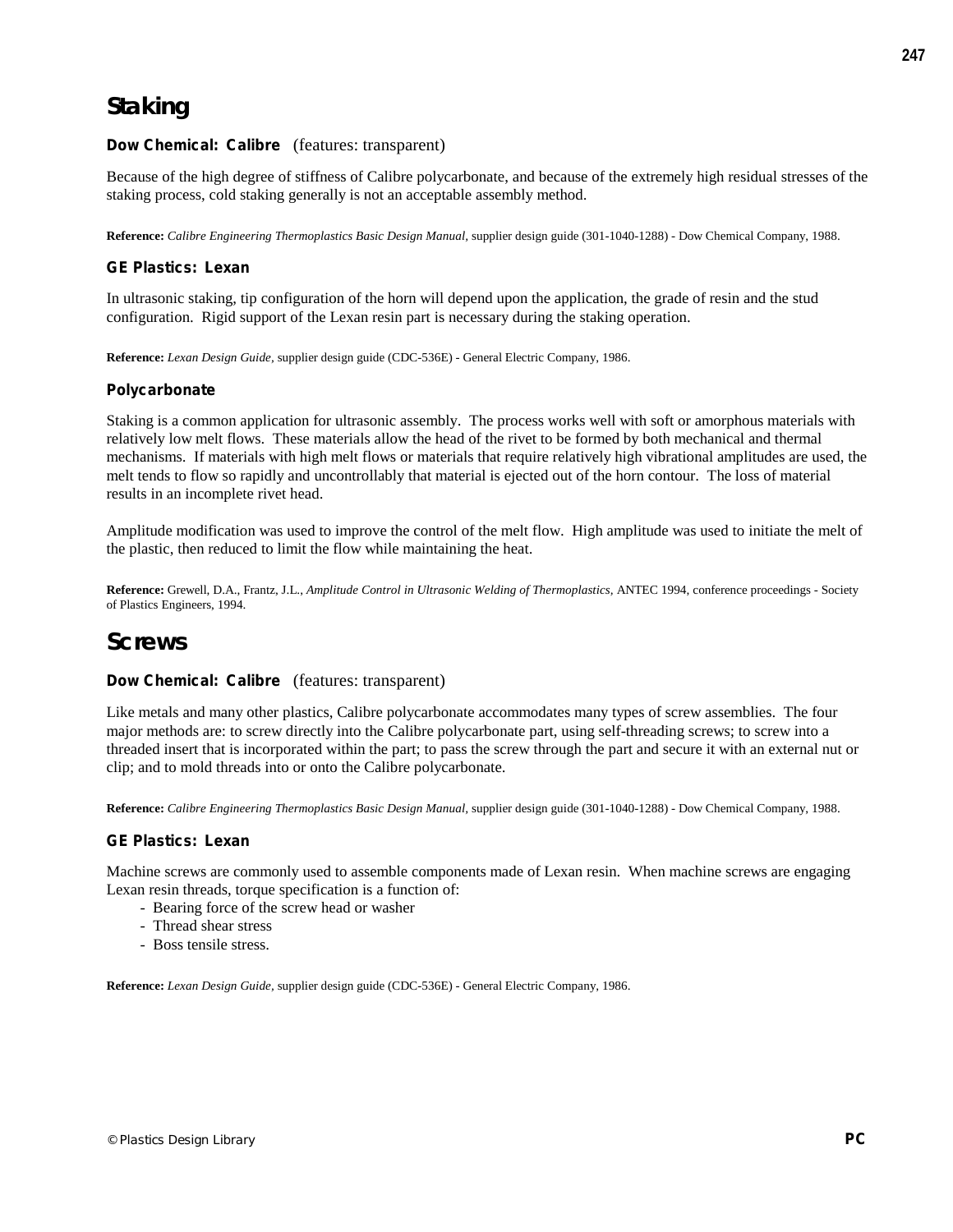# **Tapping and Self-Tapping Screws**

# **Bayer: Makrolon**

Any part mounted to another by means of a self-tapping screw must be located flush with the top of the boss. Eventually, a spacer must be used. Otherwise, the screw will be pulled out and destroy the cut-in thread or may even cause breakage of the boss.

Data concerning the holding load or the stripping force for self-tapping screws, which can be found in the literature, are often irrelevant. They are results from short-term testing, but do not consider the long-term behavior of the material and its creep. The respective load would lead to failure, generally by breakage of the boss within a short period of time.

**Reference:** *Makrolon Polycarbonate Design Guide,* supplier design guide (55-A840(10)L) - Bayer, 1988.

### **Bayer: Makrolon**

A thread-forming screw displaces material as it is installed in the receiving hole. This type of screw induces high stress levels in the plastic part and is not recommended for parts of Makrolon polycarbonate.

Thread-cutting screws like the type 23, type 25, and the Hi-Lo (with a cutting edge on the point) actually remove material as they are installed, avoiding high stress buildup. Thread-cutting screws can cause problems if they are removed and reinstalled repeatedly, because each time they are reinstalled new threads can easily be cut. If repeated assembly is required, type 23 screws should be replaced with a standard machine screw to avoid recutting of threads. This cannot be done with a type 25 screw because it has a nonstandard thread pitch.

As with common threaded fasteners, flat-head screws should be avoided.

Screw bosses should be designed very carefully. While small boss diameters reduce the tendency for sinks and/or voids, they might not provide sufficient structural integrity to withstand assembly hoop stress.

**Reference:** *Makrolon Polycarbonate - A guide for Joining Techniques,* supplier design guide (55-A664(10)C) - Bayer, 1987.

#### **Dow Chemical: Calibre** (features: transparent)

There are two types of self threading screws - thread forming and thread cutting. Thread forming screws are not recommended for use with Calibre polycarbonate because they induce high stresses into the plastic as the thread is formed. Thread cutting screws (such as Type 23 or 25) are recommended because they form threads by actually cutting away the plastic material, inducing minimal deformation and reducing hoop stress. Flat head screws should be avoided because the wedging action causes high hoop stress.

If the unit is to be repeatedly assembled and disassembled, use Type 23 screws. If a self-tapping screw is removed from an assembly, always replace it with a standard-pitch machine screw for reassembly. Otherwise, the self-tapping screw may cut a new thread over the original thread, resulting in a stripped thread. This assembly method allows for only a minimum number of disassemblies and reassemblies; repeated removal and return of the screw decreases the strength of the material. For applications requiring frequent reassembly, ultrasonically applied metal inserts are suggested.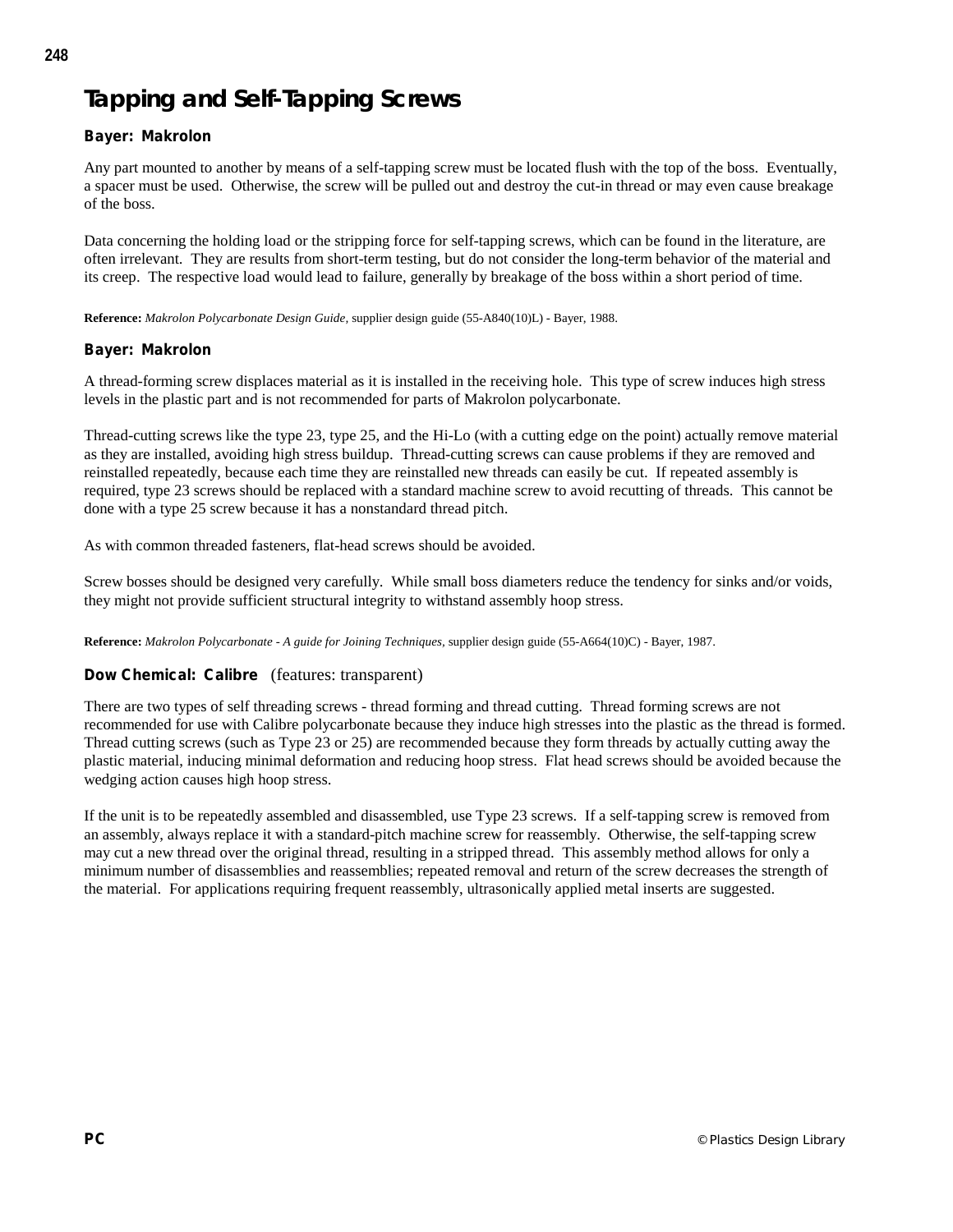The following comments are applicable to boss design for self threading screws in Calibre polycarbonate:

- Entry Counterbore Diameter should be equal to the major diameter (D) of the screw thread and approximately equal to a depth of one pitch length.
- Inside Diameter of the Boss (d) should be equal to the pitch diameter of the screw thread.
- Outside Diameter of the Boss should be 2.0 to 2.5 times the major diameter (D) of the screw thread.
- Minimum Thread Engagement should be 2.5 times the pitch diameter.
- Boss height must result in an assembly that supplies direct, flush, continuous support to the screw. The design may include a washer and/ or spacer to accomplish this.
- Either a Through Hole or Blind Hole in the boss will provide adequate melt flow. Bottom thickness of a blind hole should be equal to nominal wall thickness.



**Figure 35.7:** Recommended boss design for self threading screws in Dow Chemical Calibre polycarbonate.

**Reference:** *Calibre Engineering Thermoplastics Basic Design Manual,* supplier design guide (301-1040-1288) - Dow Chemical Company, 1988.

#### **GE Plastics: Lexan**

Self-tapping screws of the thread-cutting variety perform satisfactorily in parts molded from Lexan resin, with Type-25 or -23 recommended because they cut a clean thread with negligible material deformation. Thread-forming screws should be avoided because of the high induced stress developed by the forming operation of the thread.

Generally, the designer should follow these recommendations in planning for self-tapping screws:

- The receiving hole diameter should be equal to the screw pitch diameter.
- The boss outside diameter (O.D.) should be strong enough to withstand possible hoop stresses developed by screw insertion. Usually, a boss O.D. equal to twice the screw major diameter is sufficient.
- A length at least twice the screw major diameter should be provided for thread engagement.
- Repeated assembly operations should be avoided.
- Use the minimum torque possible to keep screw assembly stress within the design limit of Lexan resin.

Self-tapping screws should not be used when repeated disassembly may occur. Unless extreme care is taken, a second insertion can result in the cutting of a second set of threads. This greatly weakens the structure, and may reduce torque retention to near-failure levels. If repeated removal and insertion is unavoidable, a Type-23 screw should be used initially, then replaced with a standard machine screw; an insert is best when repeated assembly is anticipated.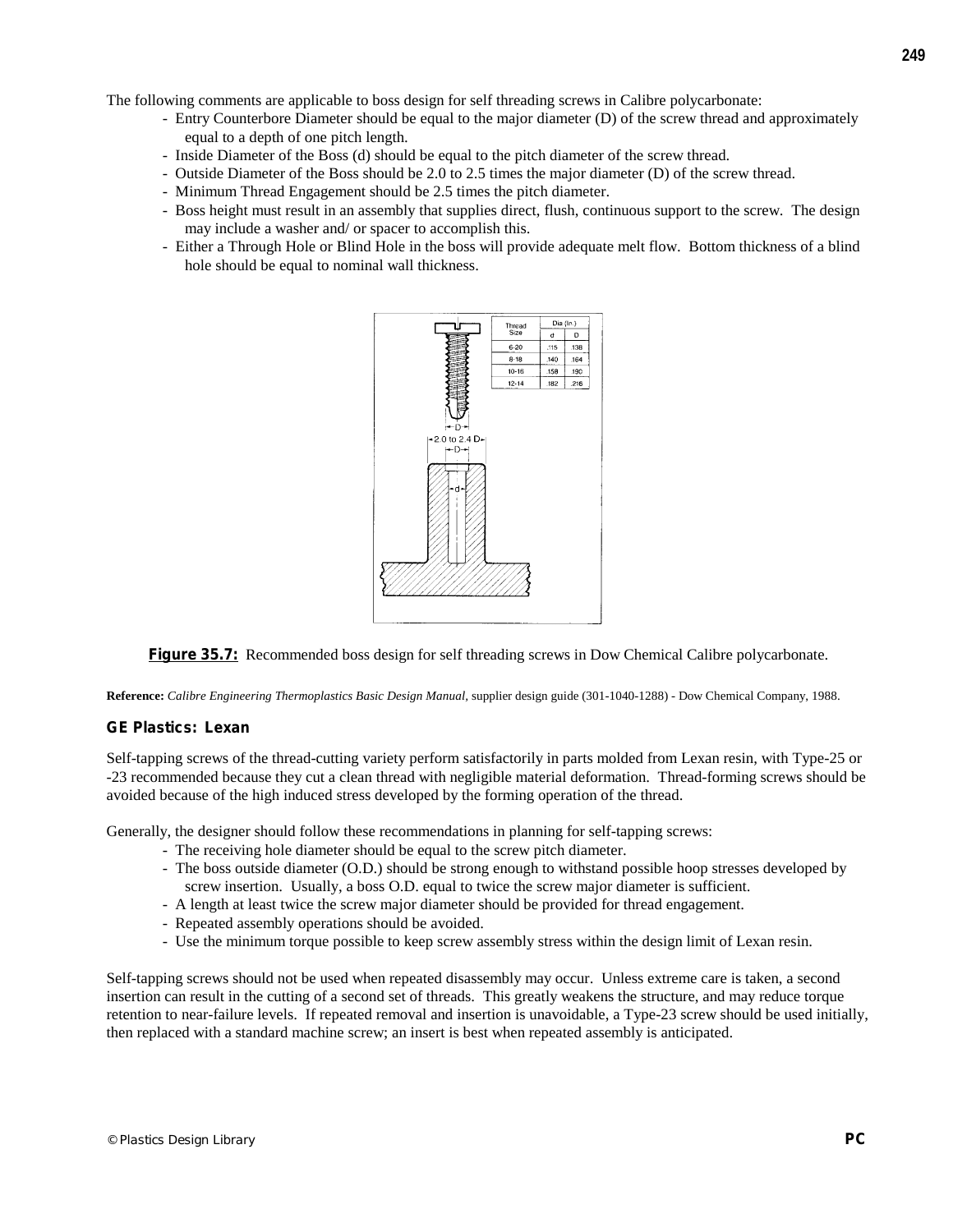The amount of torque which can be placed on a screw depends on both the cross sectional area of the boss and the total number of threads. Since sufficient threads can usually be provided, allowable torque is most often dependent on boss cross-section.

**Reference:** *Lexan Design Guide,* supplier design guide (CDC-536E) - General Electric Company, 1986.

# **Screws with Nuts**

### **Dow Chemical: Calibre** (features: transparent)

Screws that pass through the plastic part and are retained by an external nut or clip provide a simple, convenient assembly method. This method lends itself to multiple reassemblies and is unaffected by the amount of torque that is applied to the plastic. Good design for this assembly method requires attention to the following:

- Design the joint area to eliminate any space between the two plastic surfaces being assembled. This puts the assembly in compressive loading instead of tensile loading, reducing tensile stresses that can cause failure. A spacer may be needed to accomplish this.
- Use a washer to distribute the high torque loading over a greater surface area.



**Figure 35.8:** Asssembly design for screws with nuts using Dow Chemical Calibre polycarbonate.

**Reference:** *Calibre Engineering Thermoplastics Basic Design Manual,* supplier design guide (301-1040-1288) - Dow Chemical Company, 1988.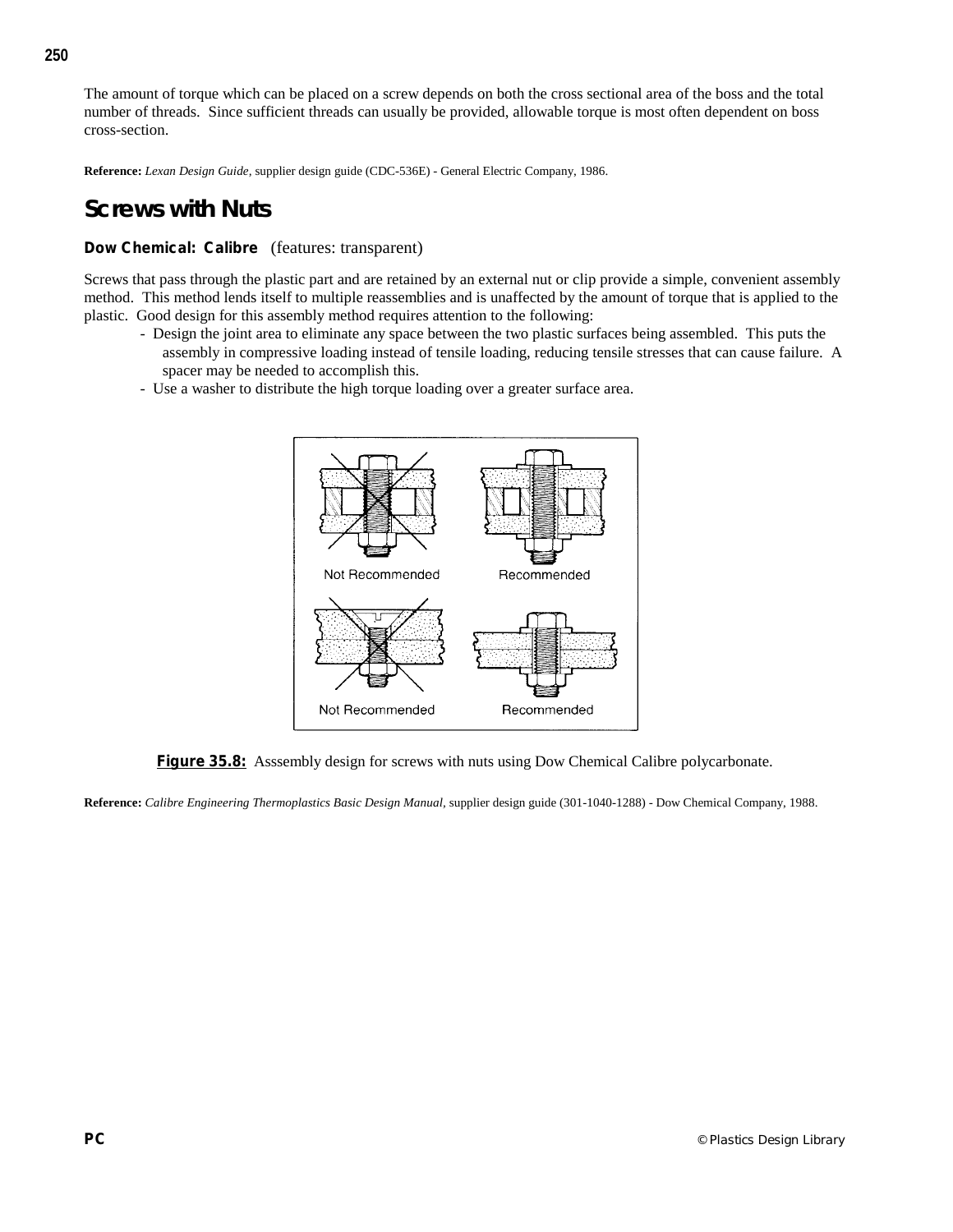# **Molded-in Inserts**

### **Bayer: Makrolon**

Metal inserts can be molded in Makrolon polycarbonate, but problems can result with this technique. Because Makrolon polycarbonate has a much higher coefficient of thermal expansion than metal, molded-in inserts should be avoided for applications subject to thermal cycling. Glass-reinforced grades of Makrolon polycarbonate that have thermal coefficients closer to metals are less likely to cause problems.

Inserts that weigh more than 0.05 oz (1.5 g), or are 0.250 in (6.36 mm) in diameter or larger, should be preheated to about  $350^\circ$  -  $400^\circ$ F (177° - 204°C) prior to insertion in the mold. This will help to reduce thermal stresses caused by the hot melt contacting the cold metal insert.

Before inserts are placed in the mold they should be free of all foreign matter. Care must be exercised to see that the insert seats securely to prevent floating which can cause extensive mold damage.

Inserts with sharp knurls or protrusions can have high pullout values, but they can also reduce impact values because the sharp points cause a notch effect.

**Reference:** *Makrolon Polycarbonate - A guide for Joining Techniques,* supplier design guide (55-A664(10)C) - Bayer, 1987.

### **GE Plastics: Lexan**

Molded-in inserts are not recommended for use with unreinforced Lexan resins (particularly in applications exposed to thermal cycling). They may perform adequately with glass-reinforced grades of Lexan resin, because of the lower coefficient of thermal expansion and high design stress limit. Although ultrasonic inserts are better alternatives than molded-in inserts, lack of facilities and experience result in many molders preferring molded-in inserts.

A simple pull-out or torque retention groove, or a flat surface on one or two sides of an insert may prove to provide sufficient torque and pull-out strength. Knurled inserts should be avoided because they can produce a notch effect in the material. Since molded-in inserts will cause stresses in the Lexan resin around them, parts should be tested under the enduse environment to evaluate the strength of the inserts.

**Reference:** *Lexan Design Guide,* supplier design guide (CDC-536E) - General Electric Company, 1986.

# **Molded-in Threads**

### **Bayer: Makrolon**

Unified and American Standard screw threads, injection molded, must be judged very carefully. The threads, forming a number of pronounced notches, reduce the impact strength and the ultimate elongation under tensile stress significantly. Trapezoidal and knuckle threads are better to a certain degree. Preferably, screw and nut or threaded hole should be of polycarbonate and no higher load applied. The used length of the thread must be more than 1.5 times the diameter; the section thickness around the hole more than 0.6 times the diameter.

Avoid feather edges, and limit the tightening with a shoulder of the bolt.

**Reference:** *Makrolon Polycarbonate Design Guide,* supplier design guide (55-A840(10)L) - Bayer, 1988.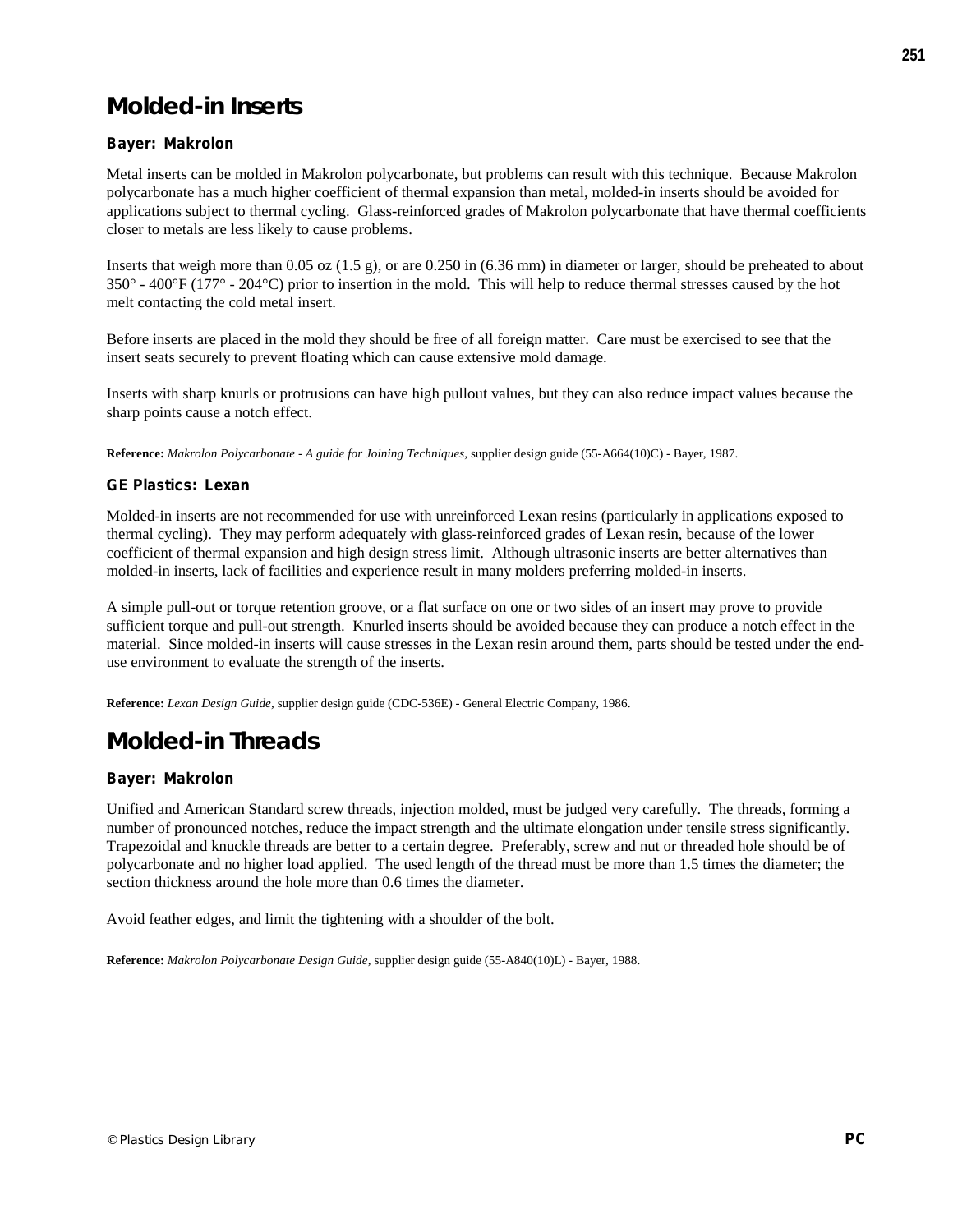## **Bayer: Makrolon**

When the application involves infrequent assembly, molded-in threads can be used. Coarse threads can be molded in Makrolon polycarbonate more easily than fine threads. Threads of 32 or finer pitch should be avoided, along with tapered threads (e.g., pipe threads), that are not recommended because they can cause excessive stress.

The following factors also should be considered:

- If the mating part is metal, over torquing will result in part failure.
- Feather edges on thread runouts should be avoided to prevent cross threading or thread damage.
- The roots and crests of threads should be rounded to reduce stress concentrations as well as to help mold filling.
- Internal threads can be formed by collapsible cores or unscrewing cores. External threads are formed by split cores or unscrewing devices. All of these increase mold costs.

**Reference:** *Makrolon Polycarbonate - A guide for Joining Techniques,* supplier design guide (55-A664(10)C) - Bayer, 1987.

#### **Dow Chemical: Calibre** (features: transparent)

Most standard thread designs can be molded into Calibre polycarbonate. There are only three limitations. First, avoid extra fine threads. These are difficult to fill, and usually are not strong enough to withstand torque requirements. Second, threads should not have sharp corners. These can form notches and decrease the screw-retention values. Third, threads should always have a radius at the root to avoid stress concentrators.

The following dimension guidelines should be helpful in designing molded-in threads:

- Avoid running threads out to the edge of the screw base. Leave a gap of approximately 0.030 inch.
- Minimum active thread length should be 1.5 times the pitch diameter of the thread.
- Minimum wall thickness around the internal thread should be 0.5 times the major diameter of the thread.
- Avoid the use of tapered pipe threads. As the threaded article is increasingly tapered, the hoop stress increases.





**Reference:** *Calibre Engineering Thermoplastics Basic Design Manual,* supplier design guide (301-1040-1288) - Dow Chemical Company, 1988.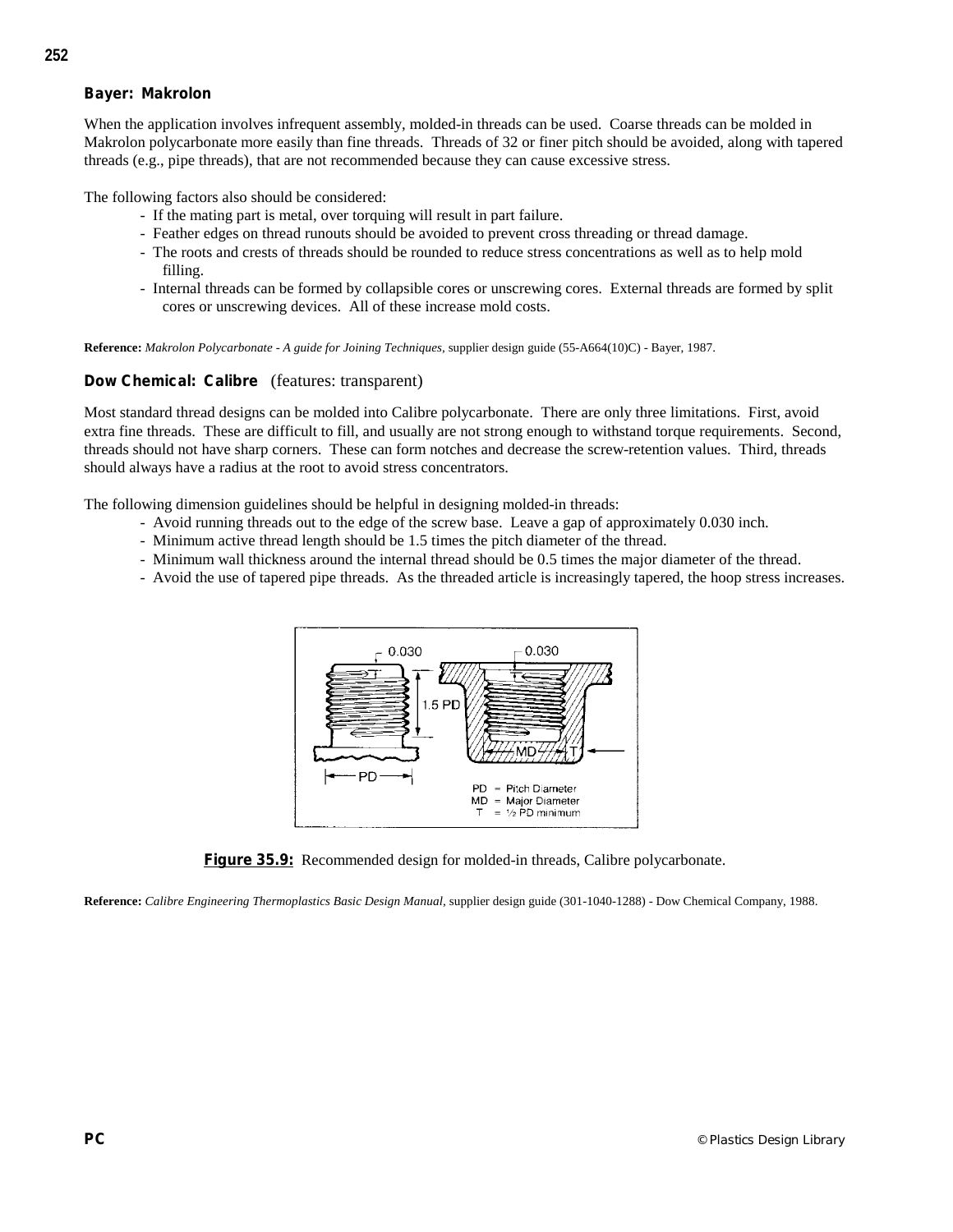# **Self-Tapping Inserts**

### **GE Plastics: Lexan**

As with self-tapping screws, self-tapping inserts with self-cutting Type-25 threads are recommended for use with Lexan resin parts. These inserts are able to withstand the same amount of longitudinal loading as a screw of the same outer diameter since loading is a function of the shear area present around the insert. Generally, material thickness around the insert should be at least 90 percent of the outer radius of the insert.

**Reference:** *Lexan Design Guide,* supplier design guide (CDC-536E) - General Electric Company, 1986.

# **Threaded Inserts**

### **Dow Chemical: Calibre** (features: transparent)

Threaded inserts, commonly made of non-ferrous metal, are utilized in several designs. They can be built into the plastic part as molded-in inserts, heat or pressure inserts, ultrasonic inserts, or expansion inserts. The preferred method for embedding the insert into Calibre polycarbonate is ultrasonic insertion, because it imparts low residual stresses and is inexpensive. The least preferred method, because of the high residual stresses that result, is expansion insertion.

For good design, inserts should not have sharp corners or edges that could act as notches or stress concentrators. An undercut with a flat or smooth knurl minimizes notch sensititvity and still provides acceptable pull-out and torque levels.

**Reference:** *Calibre Engineering Thermoplastics Basic Design Manual,* supplier design guide (301-1040-1288) - Dow Chemical Company, 1988.

# **Adhesive and Solvent Bonding**

**Cyro: Cyrolon AR** (features: transparent, abrasion resistant coating, 3.2 mm thick; manufacturing method: continuous cast; product form: sheet)

Cyrolon AR polycarbonate sheets are available with either one or two sides coated from protection against abrasion. When cementing to a non-coated sheet surface, use the same solvent or polymerizing cements commonly used for Cyrolon sheet products. The most critical factor is the edge of the part to be cemented. The edge must first be properly prepared with low stresses. Scraping, wet sanding and buffing are acceptable methods to prepare a finished edge. Flame polishing is not recommended. Overspray from the flame may cause the surface coating to crack or craze. This may lead to delamination of the coating and a loss of abrasion resistance. Annealing of the part prior to cementing is recommended.

Solvent cementing to a hard coated surface cannot be readily accomplished due to the chemical resistance of the coating. To solvent cement on or to a coated surface, the coating first must be removed by sanding or routing. When removing the coating, insure that the bonding surface is flat, clean, and free of stress. Annealing the piece will insure a stress-free surface.

**Reference:** *Physical Properties Acrylite AR Acrylic Sheet And Cyrolon AR Polycarbonate Sheet,* supplier design guide (1632B-0193-10BP) - Cyro Industries, 1993.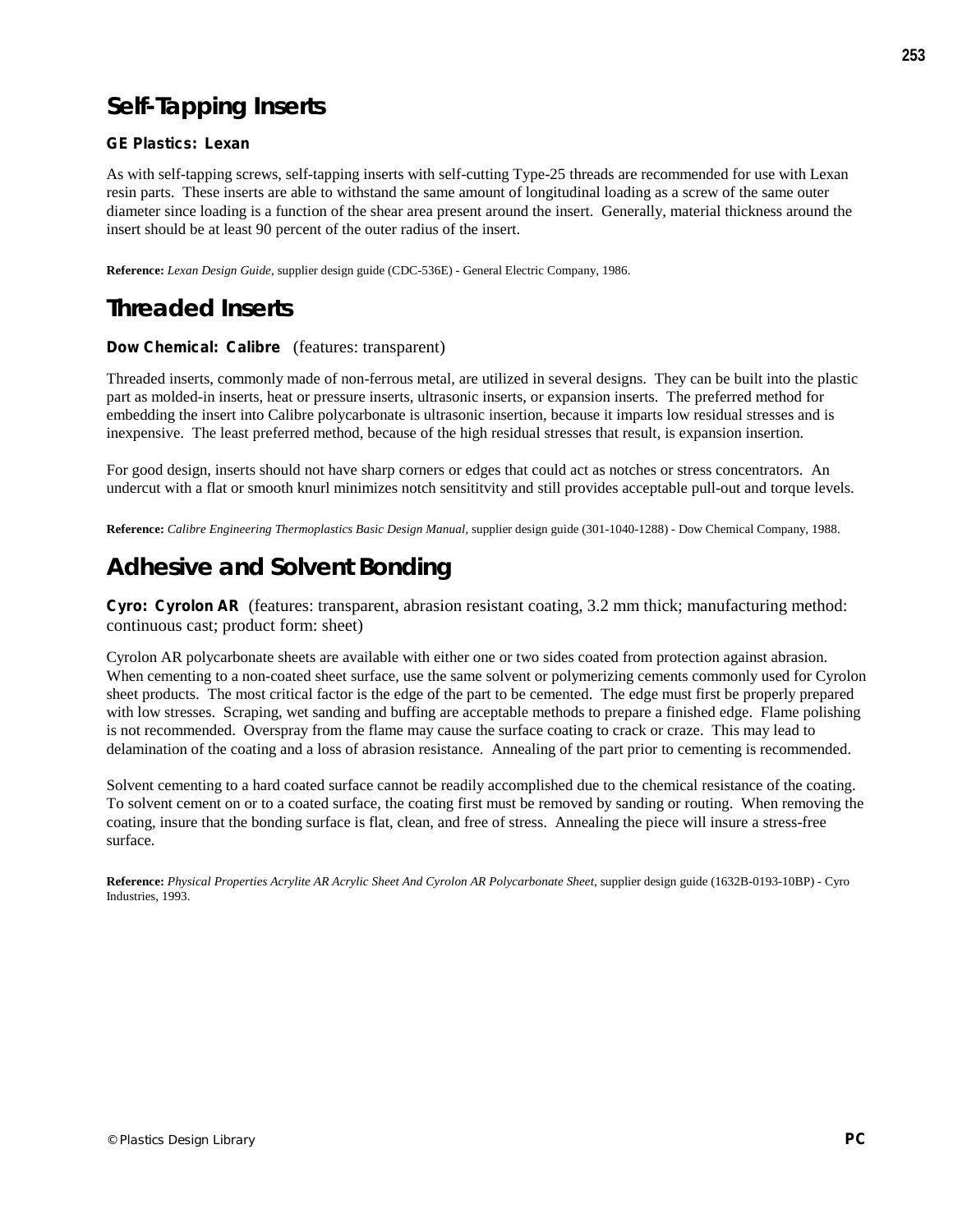### **Dow Chemical: Calibre 2060-15** (features: transparent); **Calibre Megarad 2080-15** (features: transparent)

In tests conducted to evaluate the bondability/compatibility of plasticized PVC tubing to rigid, transparent thermoplastics, this study presents results for two types of polycarbonate: a general purpose grade and a radiation-stabilized grade. The latter is not to be confused with polycarbonate which has been merely color-compensated to adjust for the characteristic color shift upon exposure to gamma radiation. The distinction refers instead to a specific additive package which reduces the color shift. Any differences in the bond strength performance and overall bond integrity may be explained by the plasticization effect of the additive resulting in luers with lower molded-in stress and slight differences in the surface properties.

Straight methylene chloride and acetone were the only solvents which brought about short-term signs of crazing or other solvent attack in the polycarbonate. Cocktails made of 50:50 blends of methylene chloride in cyclohexanone or MEK in cyclohexanone displayed satisfactory bond strengths. Bonds made with THF, cyclohexanone, MEK, or an 80:20 blend of MEK in cyclohexanone were all bordering between marginal and satisfactory ratings based on bond strength. The 1,2 dichloroethane resulted in high bond strengths, though the ease of insertion was marginal for the radiation stabilized version. Insertion was also marginal or unsatisfactory for blends rich in methylene chloride and for acetone. In fact, tubing could not be completely inserted into the radiation stabilized luers using acetone as a solvent, so no accurate tests could be performed. The 50:50 blend of MEK in cyclohexanone is suggested for polycarbonate as the best solvent without any short term, adverse effects.

**Reference:** Haskell, A., *Bondabilitly/Compatibility of Plasticized PVC to Rigid, Transparent Thermoplastics,* ANTEC 1989, conference proceedings - Society of Plastics Engineers, 1989.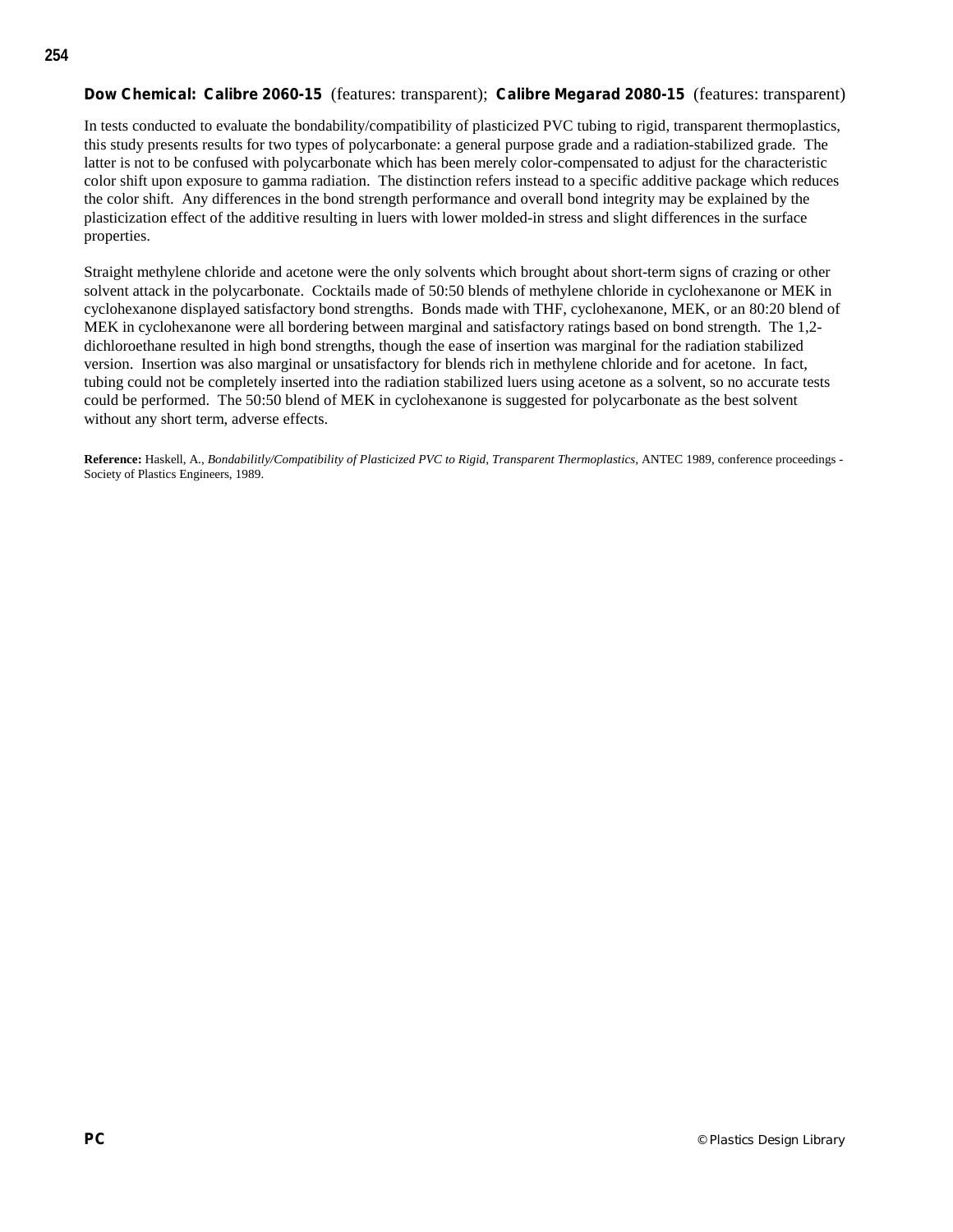#### **GE Plastics: Lexan GR1110** (features: gamma radiation stabilized)

Bond strength after sterilization is an area of interest in the medical market. The table below contains the results of a bonding study conducted to determine the effects of gamma radiation on adhesive and solvent bond strength. Based on the results of this study, solvent bonding and UV curable adhesives were effective in securing Lexan GR1110 resin. After extremely high dosages of gamma radiation, 10 Mrads, the bond strength was not compromised. In all cases, the mode of failure was within the substrate, indicating that the material broke, not the bond joint. Therefore, the bond strength is greater than or equal to the values reported.



**Figure 35.10:** Effect of gamma radiation on adhesive and solvent bond strengths of General Electric Lexan GR1110 polycarbonate resin bonded to itself. (Solvents: MeCL2 = methylene chloride; MEK = methy ethyl ketone; cyclo = cyclohexanone; UV Curable Adhesives: Dymax is a registered trademark of Dymax Corporation, Loctite is a registered trademeark of Loctite Corporation.)

**Reference:** *Guide to Engineering Thermoplastics for the Medical Industry,* supplier design guide (MED-114) - General Electric Company.

#### **GE Plastics: Lexan GR1310** (features: gamma radiation stabilized)

The figure below provides a representative sample of the bond strength that can be achieved with GE Plastics Lexan 1310 polycarbonate resin adhered to flexible polyvinyl choride (PVC). Of the solvents, the methylene chloride/ cyclohexanone combination typically yielded the highest results when bonding Lexan resins to PVC. The UV curable adhesives tended to produce an even stronger bond joint, causing the PVC to yield before the adhesive.

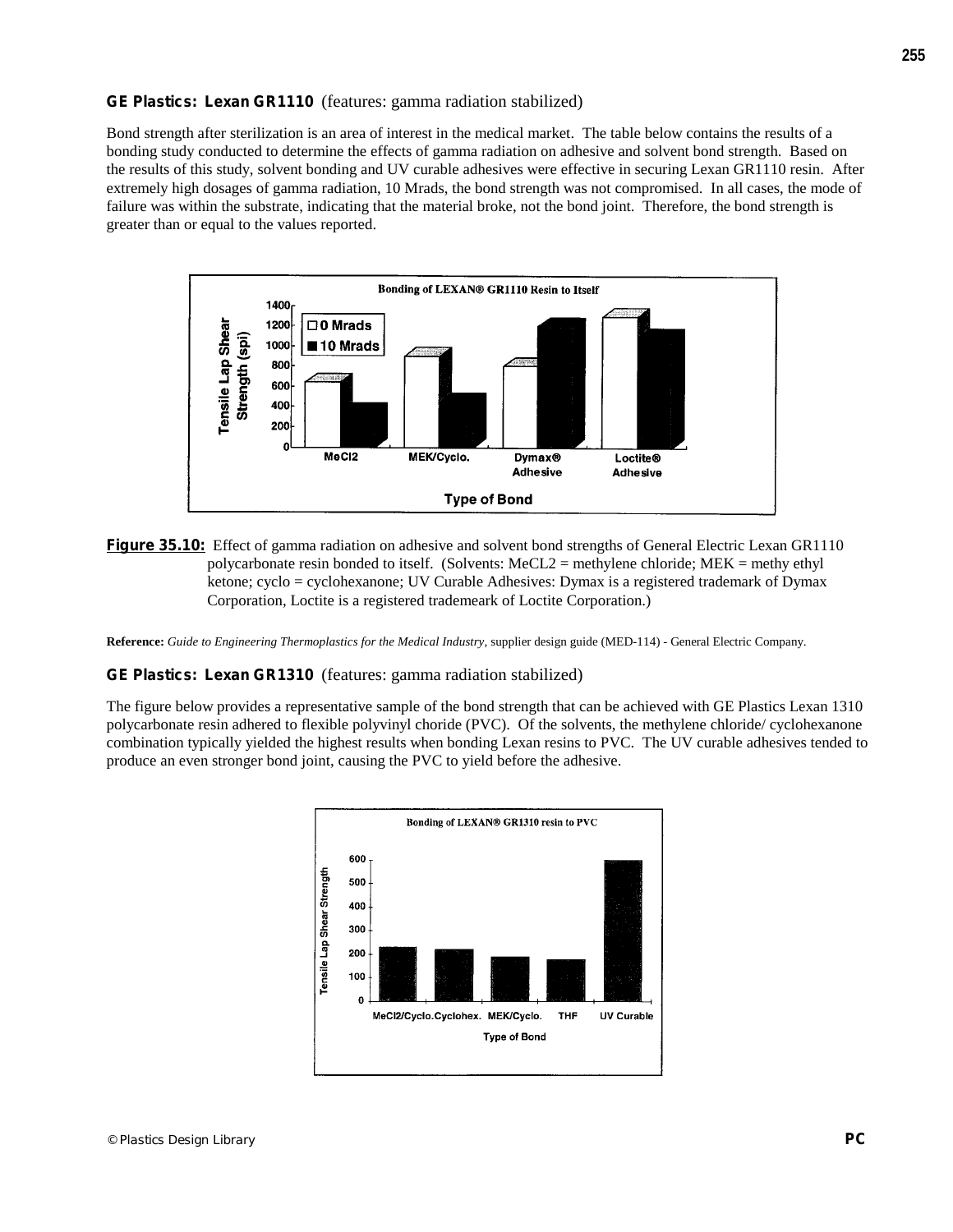**Figure 35.11:** Adhesive and solvent bond strengths of General Electric Lexan 1310 polycarbonate resin adhered to Alpha Chemical PVC 2235L85 flexible polyvinyl chloride (PVC). (Solvents: MeCL2 = methylene chloride; MEK = methy ethyl ketone; cyclo = cyclohexanone; THF = tetrahydrofuran. note: solvent combinations are 50:50 solutions.)

**Reference:** *Guide to Engineering Thermoplastics for the Medical Industry,* supplier design guide (MED-114) - General Electric Company.

# **Adhesive Bonding**

### **Bayer: Makrolon**

Makrolon polycarbonate can be bonded to itself and to other substrates with a variety of adhesives. However, solventbased adhesives can be harmful to Makrolon polycarbonate if the molded part is subject to stress greater than 1,300 psi (9 MPa).

When selecting an adhesive for parts molded of Makrolon polycarbonate resin, consider the following:

- Requirements as to flexibililty or rigidity of the assembled parts.
- Environmental temperature requirements.
- General appearance requirements.

An adhesive that can be gravity-fed is easier to handle and to apply. Also, the equipment for dispensing it is less costly.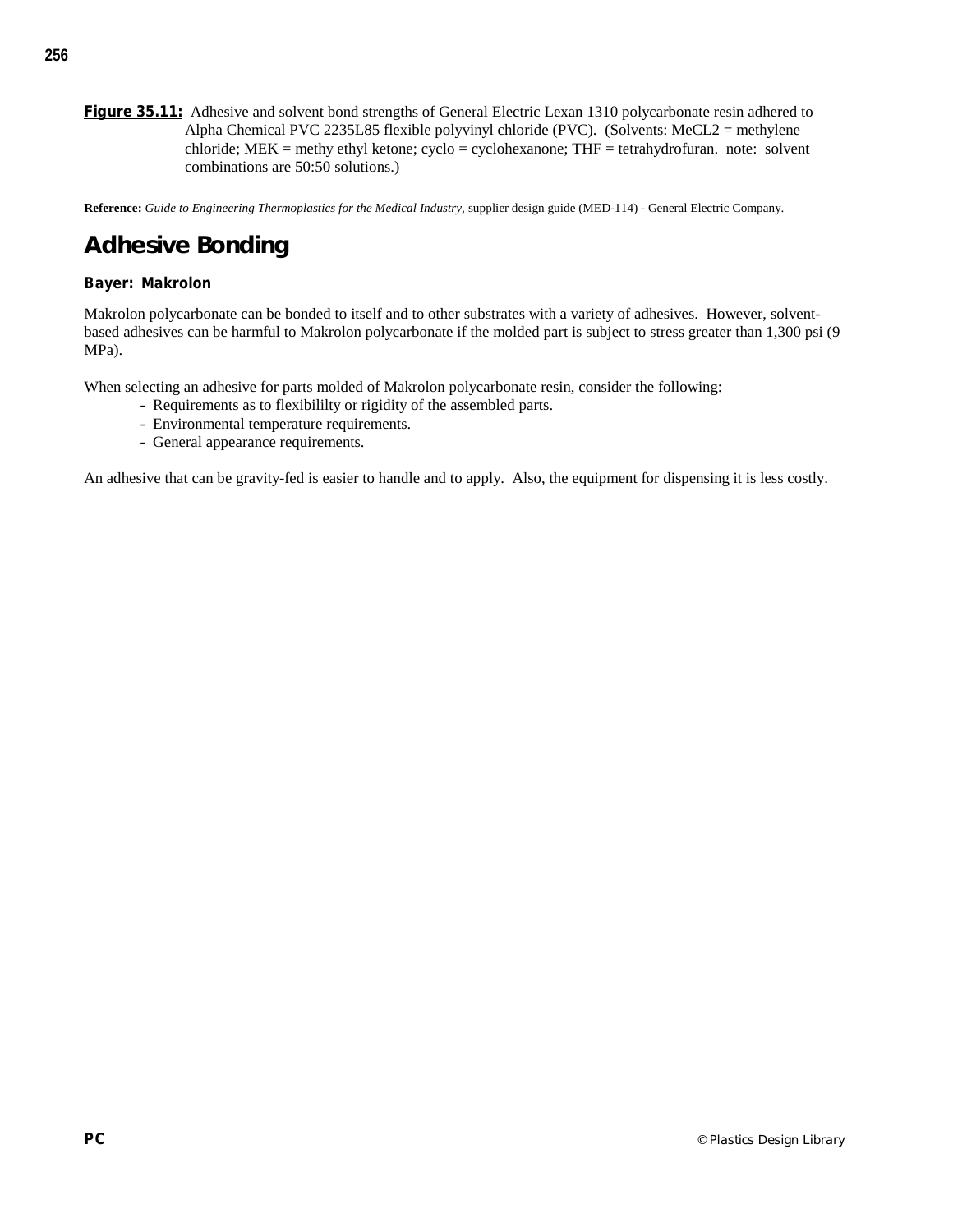| System                                        | Description                                                                                                                                                      | Supplier                                                        |  |  |
|-----------------------------------------------|------------------------------------------------------------------------------------------------------------------------------------------------------------------|-----------------------------------------------------------------|--|--|
| RP-5500/5511                                  | Two-component urethane<br>system. 100% solids. Pot life<br>is 5-20 minutes. Exhibits high<br>shear strength at low<br>temperature.                               | <b>REN Plastics Tooling</b><br>Department, Lansing, MI<br>48909 |  |  |
| Versilok 506 $& 202$ , and<br>Acceleratore #5 | Both systems are two-<br>component acrylic structural<br>adhesive. They are semi-<br>flexible with good impact<br>strength and fast cure at room<br>temperature. | Hughson Chemicals, Erie,<br>PA 16512                            |  |  |
| Scoth-Weld 2216 B/A                           | Two-component epoxy<br>adhesive. Pot life is about 90<br>minutes. Cures at room<br>temperature in about 12 hours.<br>Full bond takes several days.               | 3M Corporation, St. Paul,<br>MN 55101                           |  |  |
| E-Pox-E-Glue                                  | Two-component epoxy system.<br>Cures at room temperature in<br>24 hours. Maximum bond<br>strength takes several days.                                            | Woodhill Chemicals,<br>Cleveland, OH 44128                      |  |  |
| Thermogrip 6323                               | Hot melt adhesive having a<br>high, bond strength after three<br>weeks' cure time.                                                                               | Bostik, Division of USM<br>Corporation, Middleton,<br>MA 01949  |  |  |

When using adhesives, part cleanliness is very important. Make sure that the bonding surfaces are free of all dirt, grease, and other contamination.

#### **Table 35.2:** Adhesive systems suitable for bonding Makrolon polycarbonate.

**Reference:** *Makrolon Polycarbonate - A guide for Joining Techniques,* supplier design guide (55-A664(10)C) - Bayer, 1987.

weeks' cure time.

#### **Dow Chemical: Calibre 300-4**

A study was conducted to test for bond strength on a representative matrix of commonly used plastics and the adhesives best suited to them. For many of the plastics evaluated, the effect of polymer composition on bond strength was evaluated by compounding plastic formulations with each of the most commonly used additives and fillers for that plastic; common grades were used for the remaining resins. The effect of each additive and filler was determined by comparing the bond strength achieved with the specially compounded formulations to that of the neat plastic. In addition, the effect of surface roughening and chemical treatment of the plastic surface on bond strength was examined.

The block-shear (ASTM D 4501) test was chosen as the test method because it places the load on a thicker section of the test specimen that can withstand higher loads before experiencing substrate failure. In addition, the geometry of the test specimens and the block-shear fixture helps minimize peel and cleavage forces in the joint. How well the block-shear test method reflects the stresses that an adhesively bonded joint will experience in real world applications should be considered. Also, limitations on the data due to the variety of additives and fillers used by different companies should not be ignored.

Prism 401 and Super Bonder 414, both cyanoacrylate adhesives, and Loctite 3105, a light curing acrylic adhesive, achieved the highest bond strengths on PC, although there was no set trend in the magnitude of the bond strengths achieved by the three adhesives. Black Max 380, a rubber toughened cyanoacrylate adhesive, and Depend 330, a two-part no-mix acrylic adhesive, achieved the lowest bond strengths on PC.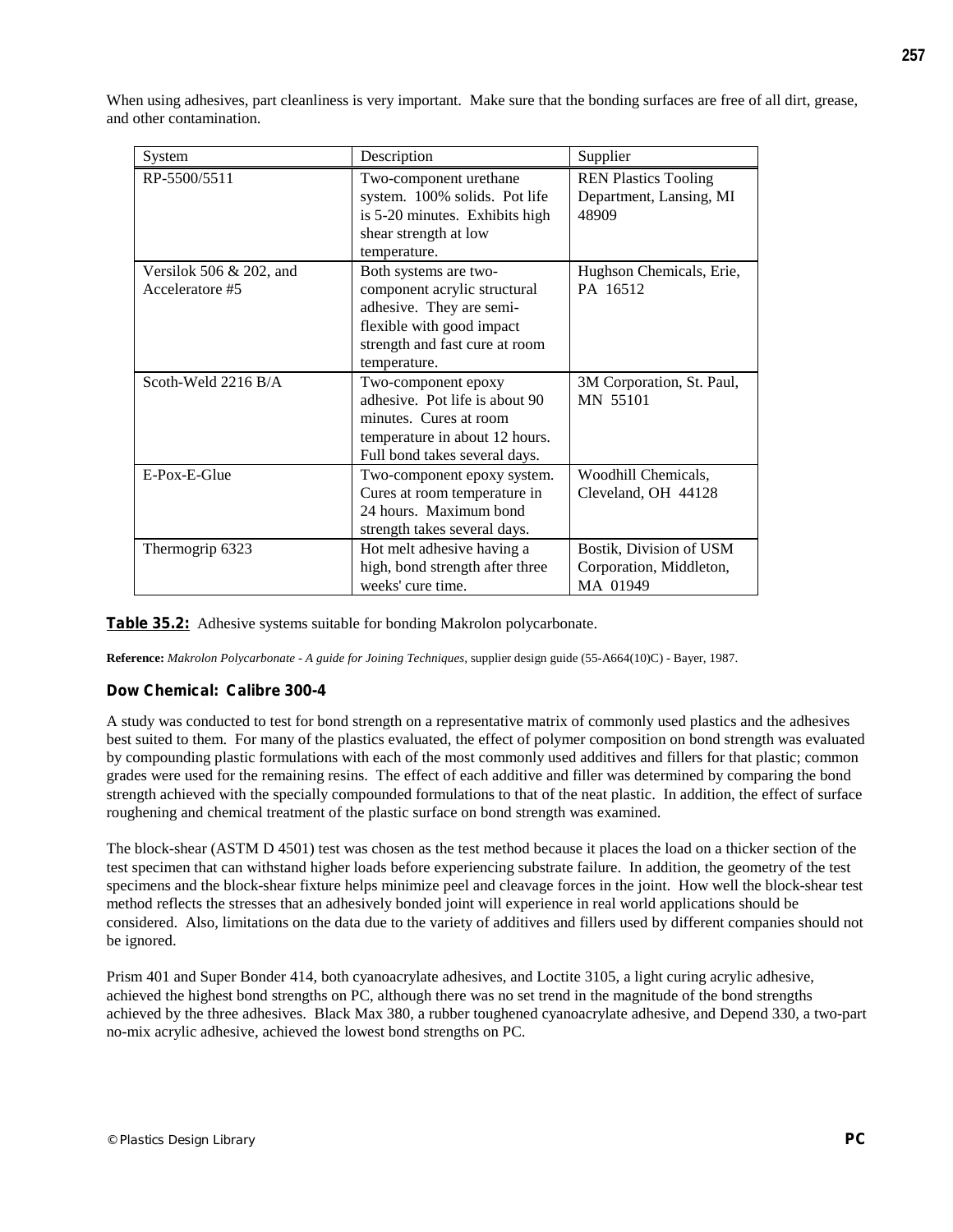### *Surface Treatments*

Surface roughening either caused no effect or a statistically significant increase in the bondability of PC. The use of Prism Primer 770, in conjunction with Prism 401, caused a statistically significant decrease in the bond strengths achieved on PC for most of the formulations evaluated.

#### *Other Information*

Polycarbonate is generally compatible with acrylic and cyanoacrylate adhesives, but there is a potential for stress cracking. In addition, polycarbonate can be attacked by the activators for two-part no-mix acrylic adhesives before the adhesive has cured. Any excess activator should be removed from the surface of the polycarbonate immediately. Polycarbonate is incompatible with anaerobic adhesives. Recommended surface cleaners are isopropyl alcohol and Loctite ODC Free Cleaner 7070.

| Table 35.3: Shear strengths of PC to PC adhesive bonds made using adhesives available from Loctite |  |
|----------------------------------------------------------------------------------------------------|--|
| Corporation. Values are given in psi and $(MPa)$ . <sup>b,c</sup>                                  |  |

|                                                                     |                           | Loctite Adhesive |                         |                   |               |          |            |
|---------------------------------------------------------------------|---------------------------|------------------|-------------------------|-------------------|---------------|----------|------------|
|                                                                     |                           | <b>Black Max</b> | Prism 401               | <b>Prism 401/</b> | Super         | Depend   | Loctite    |
| <b>Plastic Material Composition</b><br>(Dow Chemical Calibre 300-4) |                           | 380              | surface                 | Prism             | Bonder 414    | 330      | 3105       |
|                                                                     |                           | rubber           | insensitive             | Primer 770        | deneral       | two-part | light cure |
|                                                                     |                           | toughened        | ethyl                   | polyolefin        | purpose       | no-mix   | acrylic    |
|                                                                     |                           | cyanoacrylate    | cyanoacrylate           | primer for        | cyanoacrylate | acrylic  | (300 cP)   |
|                                                                     |                           | (200 cP)         | (100 cP)                | cyanoacrylate     | (110 cP)      |          |            |
| Unfilled resin                                                      | 3 rms                     | 750              | 3850                    | 2000              | 1600          | 1100     | 3700       |
|                                                                     |                           | (5.2)            | (26.6)                  | (13.8)            | (11.0)        | (7.6)    | (25.5)     |
| Roughened                                                           | 18 rms                    | 1600             | 4500                    | 3400              | 3950          | 1100     | 4550       |
|                                                                     |                           | (11.0)           | (31.0)                  | (23.5)            | (27.2)        | (7.6)    | (31.4)     |
| Antioxidant                                                         | 0.1% Irgafos 168          | 750              | 3850                    | 2000              | 3950          | 550      | 3700       |
|                                                                     | 0.1% Irganox 1076         | (5.2)            | (26.6)                  | (13.8)            | (27.2)        | (3.8)    | (25.5)     |
| UV stabilizer                                                       | 0.4% Tinuvin 234          | 750              | 3850                    | 2000              | 1600          | 450      | 3700       |
|                                                                     |                           | (5.2)            | (28.6)                  | (13.8)            | (11.0)        | (3.1)    | (25.5)     |
| Flame retardant                                                     | 2% BT-93                  | 1300             | $>4100$ a               | >3800a            | $>3400$ a     | 300      | 3700       |
|                                                                     | 1% Antimony oxide         | (9.0)            | $( >28.3)$ <sup>a</sup> | (>26.2) a         | (>23.5)a      | (2.1)    | (25.5)     |
| Impact modifier                                                     | 5% Paraloid EXL3607       | 1000             | 3850                    | 2000              | $>4500$ a     | 500      | 3700       |
|                                                                     |                           | (6.9)            | (26.6)                  | (13.0)            | (>31.0)ª      | (3.5)    | (25.5)     |
| Lubricant                                                           | 0.3% Mold Wiz INT-33UDK   | 1300             | 3850                    | 2000              | 3850          | 1100     | 3700       |
|                                                                     |                           | (9.0)            | (26.6)                  | (13.8)            | (26.6)        | (7.6)    | (25.5)     |
| <b>Glass filler</b>                                                 | 23% Type 3090 glass fiber | 1150             | 3850                    | 600               | 2700          | 1100     | 4850       |
|                                                                     |                           | (7.9)            | (26.6)                  | (4.1)             | (18.6)        | (7.6)    | (33.5)     |
| Colorant                                                            | 4% CPC07327               | 1650             | 3850                    | 500               | 3950          | 1100     | 3700       |
|                                                                     |                           | (11.4)           | (26.6)                  | (3.5)             | (27.2)        | (7.6)    | (25.5)     |

<sup>a</sup> The force applied to the test specimens exceeded the strength of the material resulting in substrate failure before the actual bond strength achieved by the adhesive could be determined.

**b** All testing was done according to the block shear method (ASTM D4501).

<sup>c</sup> For more information on data presented in this table, contact Loctite Corporation at 800-562-8483 (1-800-LOCTITE). Request the "Design Guide for Bonding Plastics."

**Reference:** *The Loctite Design Guide for Bonding Plastics,* supplier design guide (LT-2197) - Loctite Corporation.

### **GE Plastics: Lexan**

Parts molded of Lexan resin can be bonded to other plastics, glass, metal and other materials using a variety of adhesives. Generally, best results are obtained with solventless (100% reactive) materials, such as epoxies, urethanes, and high performance adhesives. Avoid adhesives containing incompatible constituents or curing agents which are incompatible with Lexan resin. Use curing temperatures below 250°F (121°C) and high (low) temperature adhesives for high (low) temperature applications.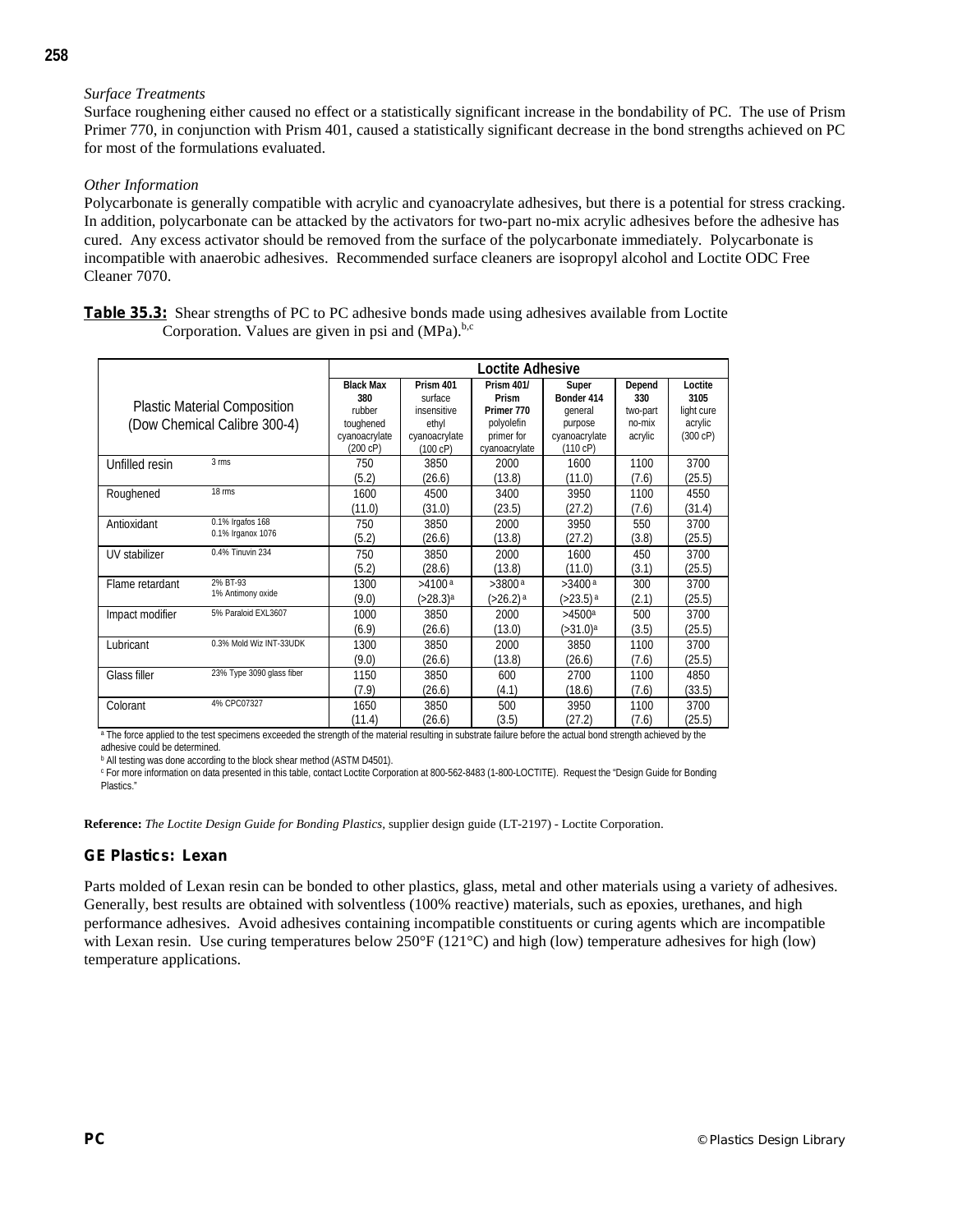Parts should be thoroughly cleaned before adhesive bonding. All oil, grease, paint, mold releases, rust and oxides must be removed by washing with compatible solvents such as isopropyl alcohol, petroleum ether, (149°F (65°C) boiling point) heptane, VM & P naphtha, white kerosene, or a mild solution of soap. Bond strength may be improved by mild surface abrasion (sanding) as is customary with other materials.

#### *Epoxies*

Epoxy adhesives offer an extremely wide range of resistance to moisture, chemicals and heat. Consulting an appropriate handbook regarding these properties, as well as shear and peel strength, is recommended. Parts molded of Lexan resin can be joined using epoxy systems containing room temperature (RT) curing agents such as diethylene triamine, and polyamides, or with systems containing elevated temperature hardeners such as anhydrides, or Lewis acids. When bonding Lexan resin parts to metal parts, several considerations need to be taken into account. A room temperature cure will reduce the strains created in an adhesive caused by the difference in coefficients of thermal expansion. This thermal expansion difference can cause adhesive cracking and considerably decreases expected bond strength.

However, RT cures tend to form weaker bonds than high termperature cures. To minimize bond strain when using a high temperature adhesive, the grade of Lexan resin and the metal to be joined should be closely matched from a thermal expansion standpoint. Curing temperatures should not exceed 250°F (121°C), the heat distortion temperatures of standard Lexan resin grades. Sulfide modifiers increase elasticity, although at the expense of generally lower bond strength and increased odor. These impact or elastomer modified epoxies permit a fairly thick glue line.

Amine-cured or polyamide-cured epoxies are not generally recommended for hot water or steam environments above 250°F (121°C). Anhydride-cured epoxies usually require a high temperature cure. Before applying epoxy cement, parts should be predried for 2-3 hours at 250°F (121°C) in an air-circulating oven to drive out residual moisture.

#### *RTV Silicone Adhesives*

RTV silicone adhesives are recommended for applications requiring moderate bond strength, a high service temperature and thermal expandability. Silicone rubber adhesives may be used with all standard Lexan resins including glassreinforced grades.

For optimum performance the following procedure is recommended:

- Lightly abrade mating surfaces with fine emery.
- Clean surfaces of grease or foreign material with isopropyl alcohol.
- Treat abraded surfaces with recommended primer and follow procedure recommended by manufacturer.
- Apply silicone adhesive in desired thickness. Final bond thickness may range from 0.005 to 0.030 in. (0.13 to 0.76 mm) depending on joint design.
- Assemble.

#### *Polyurethane Adhesives*

Polyurethane adhesives are recommended for bonding Lexan resin to metal, glass, ceramics, and other plastics. These two-part adhesives are characterized by bonds which have excellent shear and lap strength, high impact resistance and excellent low temperature performance. However, polyurethane adhesives are generally limited to service temperatures under 200°F (93°C). At temperatures above 200°F (93°C), tensile lap shear values may decline dramatically due to their low degree of crosslinking. They suffer somewhat from creep at room temperature and may exhibit undesirable changes in properties with aging. As such, they are not particularly suited to outdoor applications.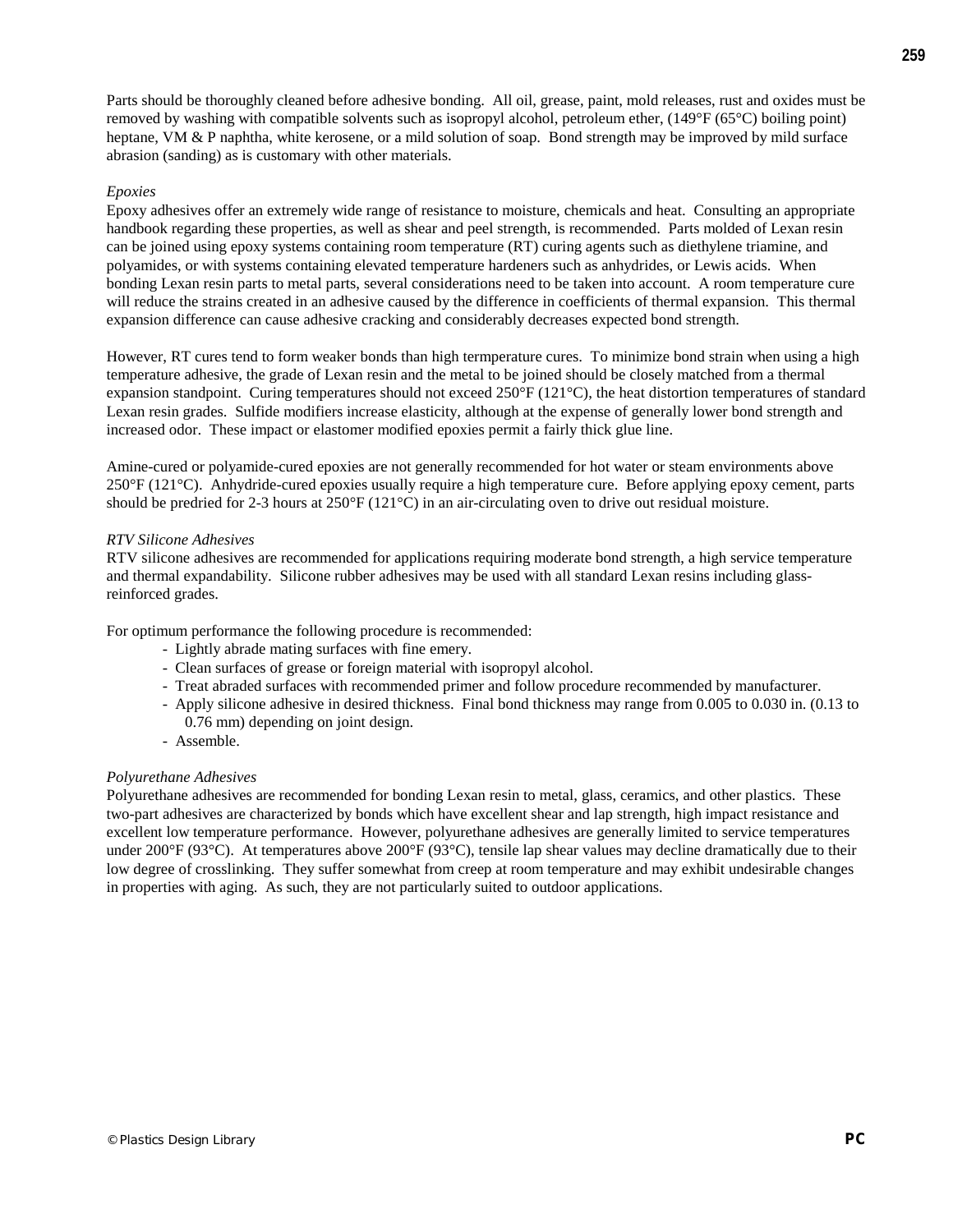### *Other Adhesives*

There are a number of one-part adhesive systems recommended for use with Lexan resin. One part elastomers are available in a wide range of formulations. They provide quick tack and moderate to high shear strength.

Hot melts are easy-to-apply compositions which solidify rapidly, producing good adhesion. These adhesives are not recommended for joints under heavy loading or where use temperature exceeds 200°F (93°C). However, they are characterized by good water resistance. A likely application would be a water resistant label.

**Reference:** *Lexan Design Guide,* supplier design guide (CDC-536E) - General Electric Company, 1986.

# **Solvent Bonding**

### **Bayer: Makrolon**

Solvent bonding is a practical method of joining Makrolon polycarbonate to itself or to another plastic soluble in the same solvent. It involves treating the bond area with a minimum amount of solvent to soften the surfaces, then clamping the parts together until the bond takes place.

The common solvents used in this process are methylene chloride and ethylene dichloride. The fast evaporation rate of methylene chloride can help to prevent solvent vapor entrapment while the slower evaporation rate of ethylene dichloride allows for more assembly time.

A mixture of methylene chloride and ethylene dichloride (60-40 percent) may be used when it is difficult to join both halves fast enough and a reduced evaporation rate is required.

A 5-10 percent solution of polycarbonate in methylene chloride can be used to obtain smooth, filled joints when the mating parts to be bonded do not have a perfect interface. However, this mixture should not be used to compensate for poorly matched joints. A higher concentration of this solution can result in the formation of bubbles at the joint.

Some embrittlement in the bond area might occur when using a solvent system. The excellent impact strength of Makrolon polycarbonate resin is largely lost at the weld joint when using solvent bonds.

#### *Bonding procedure*

The most common mistake made in making solvent bonds is the use of too much solvent. Only the minimum amount required to wet the surface area should be used. Excessive solvent can result in bubbling and squeeze-out which decrease the strength of the bond.

Before applying solvents, the mating surfaces should be cleaned of any grease, dirt, or foreign matter. Well-mated parts are essential for optimum bonds. They should mate with no strain so that contact pressure may be uniformly distributed over the entire bond area.

In solvent bonding, it is best to apply a thin film of the solvent in a quick and efficient manner. With Makrolon polycarbonate, only one of the mating surfaces should be treated with the solvent, and the parts should be clamped together in a pressure fixture within a few seconds. Pressure between 100 and 500 psi (0.7 and 3.44 MPa) should be used for best results.

The ultimate bond strength is primarily a function of solvent concentration on mated surfaces. Therefore, the elapsed time between solvent application and clamping must be carefully controlled because, if too much evaporation occurs, a poor bond will result. The amount of clamp time is not as important, but a minimum of 60 seconds is recommended.

#### *Curing solvent-bonded parts*

Parts solvent-bonded with methylene chloride which are intended to function at room temperature should be cured for 24 to 48 hours at room temperature. Adequate air circulation should be provided for efficient solvent vapor removal. Airtight enclosures where solvent vapors may be trapped should be avoided since the solvent vapors not removed can lead to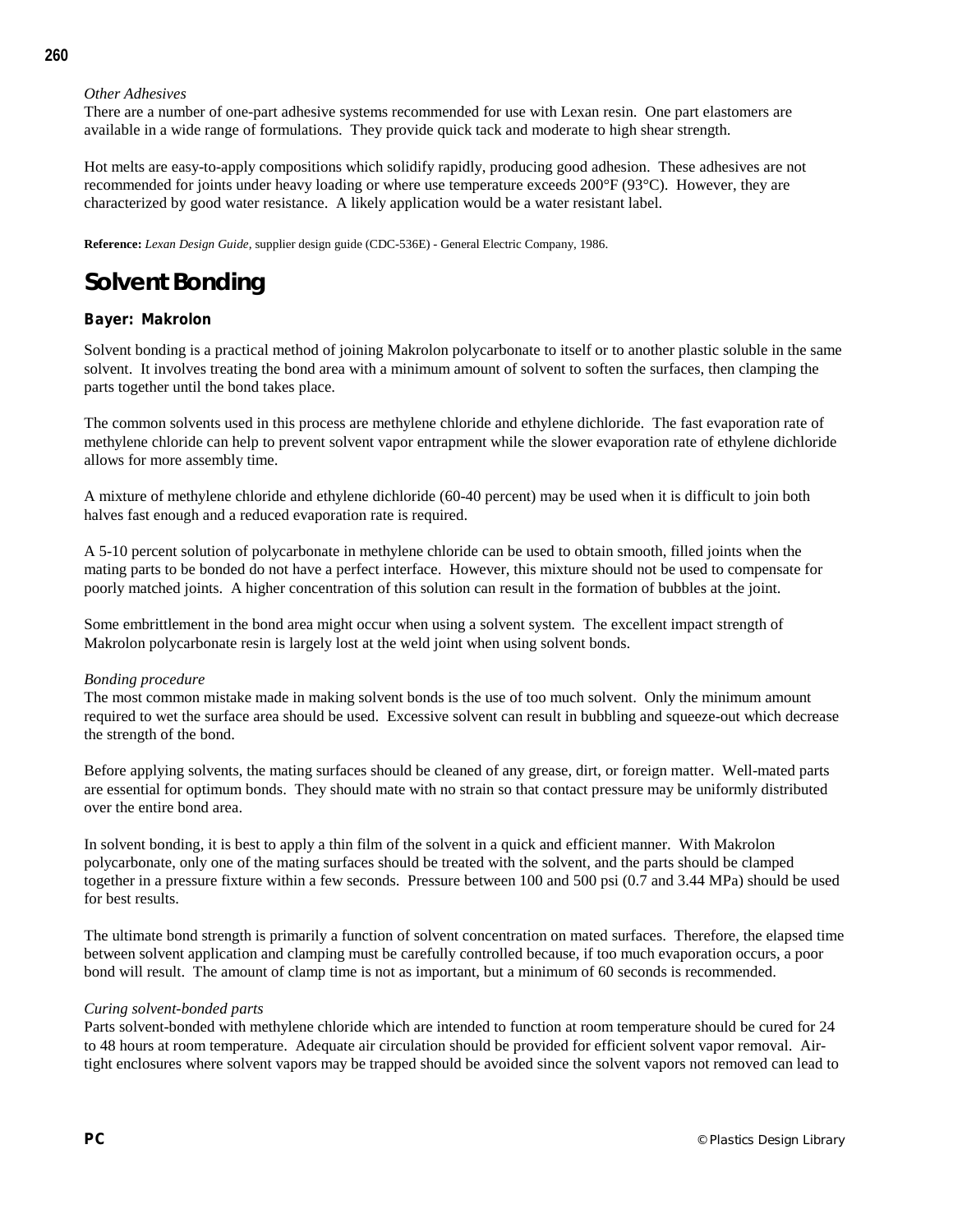embrittlement of the material. Using ethylene dichloride, laboratory tests conducted by Mobay indicated 80-90 percent of the ultimate bond strength was reached within 1-2 days.

If the bonded assembly is to function at elevated temperatures, and the maximum attainable bond strength is required, then a long and tedious cure of the solvent bond is required.

Smaller bond areas might be successfully cured in shorter times while large areas might require still longer times or narrower temperature intervals to avoid the tell-tale appearance of bubbles in the bond. Uncured parts which are suddenly exposed to service at elevated temperatures may suffer complete joint failure. If exposed to service in hot water, a cloudy, weak bond will result. In general, the highest cure temperature should be equal to or slightly higher than the highest expected service temperature.

**Reference:** *Makrolon Polycarbonate - A guide for Joining Techniques,* supplier design guide (55-A664(10)C) - Bayer, 1987.

#### **Dow Chemical: Calibre** (features: transparent)

Calibre polycarbonate is well suited to solvent bonding because of its amorphous nature. The most common solvent used is methylene chloride at varying concentrations. The main limitation of this technique is in the handling of the solvent.

In solvent bonding, methylene chloride (or a combination of methylene chloride and ethylene dichloride) is applied to the joint area of one or both components, and the two components are then held together in a fixture. While the parts are held together, and after being subjected to a pressure of 250 to 500 psi, the bond cures to form a joint in one to five minutes, depending on the size and shape of the joint area.

Environmental conditions, such as elevated temperatures, can cause stress crazing. Therefore, the bond should be dried for 24 to 48 hours at a temperature just below the maximum anticipated operating temperature. This often eliminates crazing, which can be caused by entrapped solvent.

**Reference:** *Calibre Engineering Thermoplastics Basic Design Manual,* supplier design guide (301-1040-1288) - Dow Chemical Company, 1988.

#### **GE Plastics: Lexan**

Solvent welding is one of several alternatives for joining Lexan resin parts. The joint area for Lexan resin parts that are to be welded with this technique should be designed such that the two parts fit precisely, without pressure, when they leave the mold. Locating pins or tongue-and-groove shapes may be used to align the bonding area and promote rapid part matching after the application of solvent. These devices should be kept shallow to avoid solvent entrapment in the mating surface. Parts to be welded must be molded well, dimensionally, and possess low residual stresses.

The following solvent systems are recommended for parts molded of Lexan resin:

- Methylene chloride, which has a low boiling point of 40.1°C and an extremely fast evaporation rate.
- A one to five percent solution of Lexan resin in methylene chloride can be used in extreme cases to obtain smooth, completely filled joints when perfectly mated bonding areas are impossible to obtain. This solution has the advantage of a decreased evaporation rate. Higher concentrations of this solution are not recommended because of the great difficulty in obtaining completely bubble-free joints.

When solvent cementing parts molded of Lexan resin, use the minimum amount of solvent necessary for good adhesion. This is the opposite of the procedure recommended for other thermoplastics where one or both halves are soaked in solvent for a considerable period of time. Solvent should be applied to only one of the Lexan resin bonding surfaces. The other half should remain dry and ready in the clamping fixture. Surfaces to be bonded should be free of dirt, grease and mold release.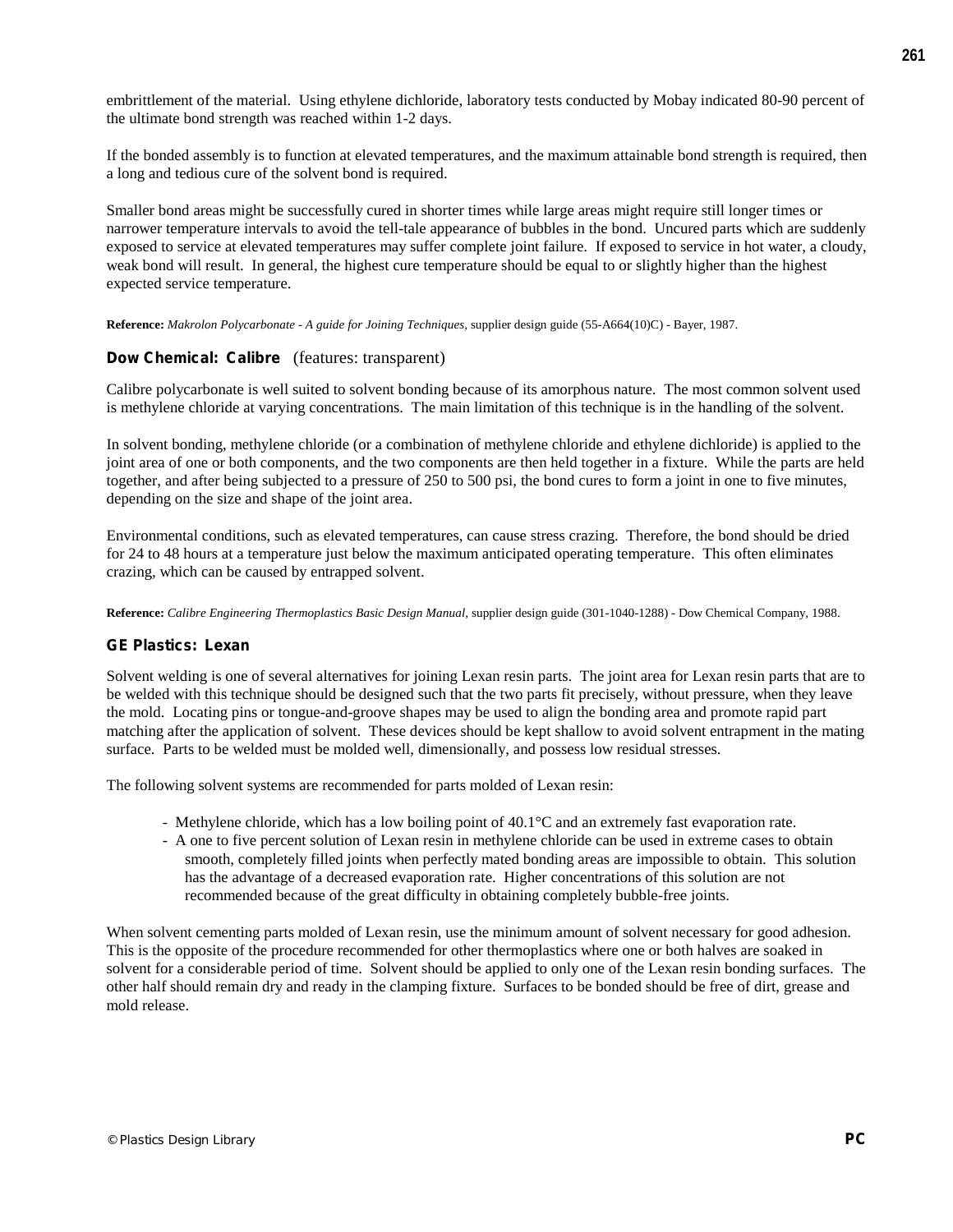The following two methods of applying methylene chloride enable the minimum amount of solvent to be used to weld Lexan resin parts:

1. Saturate a piece of felt, sponge, or other absorbent material with solvent. The Lexan resin part to receive the methylene chloride should then be stamped onto the solvent - saturated material and clamped to the mating part with an even pressure distribution.



**Figure 35.12:** Solvent cementing procedure 1 for GE Plastics Lexan polycarbonate.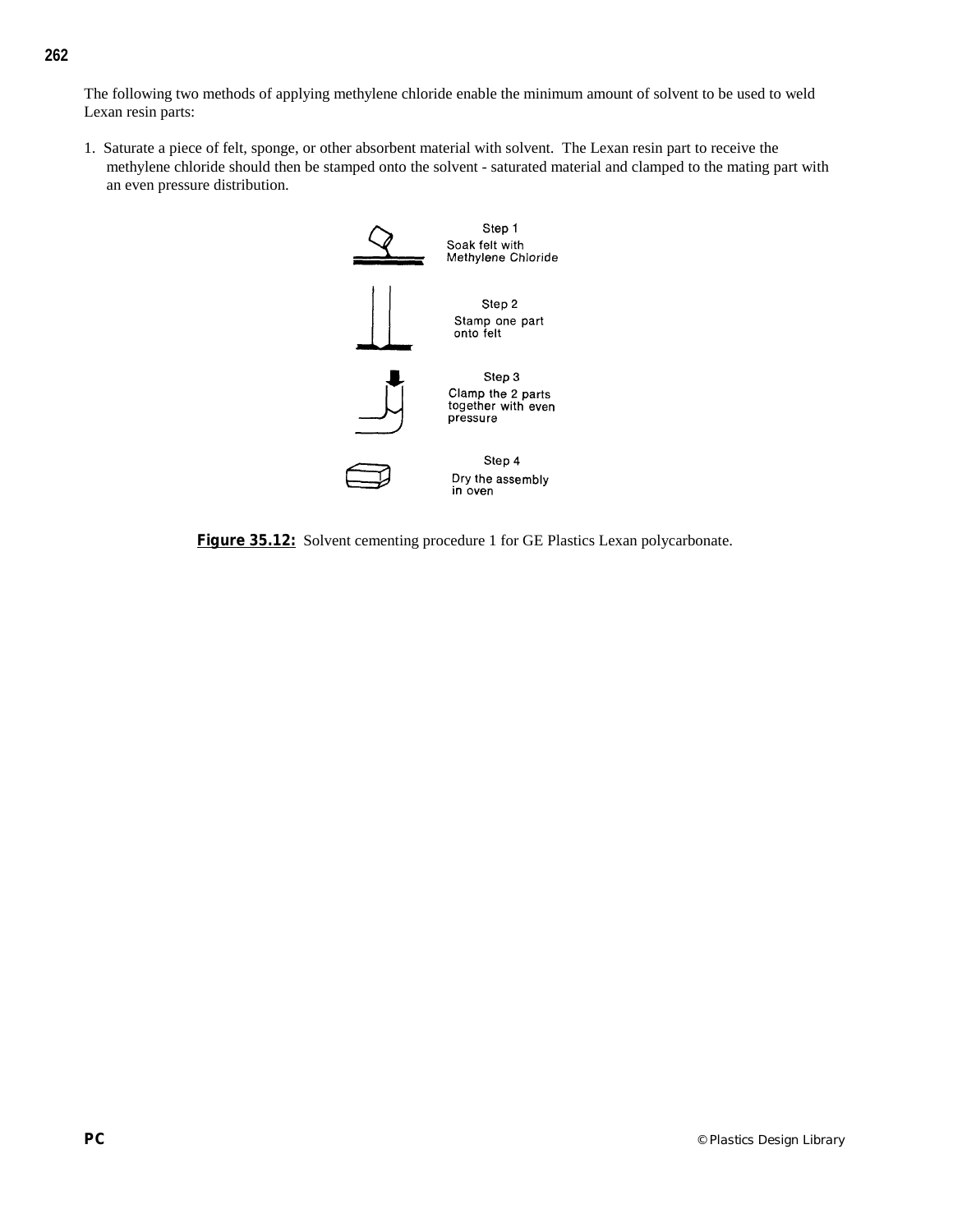2. Make fitting counterparts from wood or metal. Dip the counterparts into the solvent and press against the Lexan resin part surfaces, applying a thin film of solvent. Allow a few seconds for drying and then assemble the parts for welding, applying pressure evenly in a jig or fixture.



**Figure 35.13:** Solvent cementing procedure 2 for GE Plastics Lexan polycarbonate.

Pressure should be applied as soon as the two parts have been put together. Pressure between 200 and 600 psi (1.4 and 4.1 MPa) is suggested for best results. Holding time in the fixture should be approximately one to five minutes, depending on the size of the bonding area.

The cemented joint should be clear and bubble-free. The presence of bubbles indicates either excess solvent and/or insufficient pressure, or too short a pressure hold. Squeeze-out is a sign of excessive pressure. Crystallizing at the bond area indicates excessive solvent and too much elapsed time between solvent application and mating of the parts in the pressure fixture.